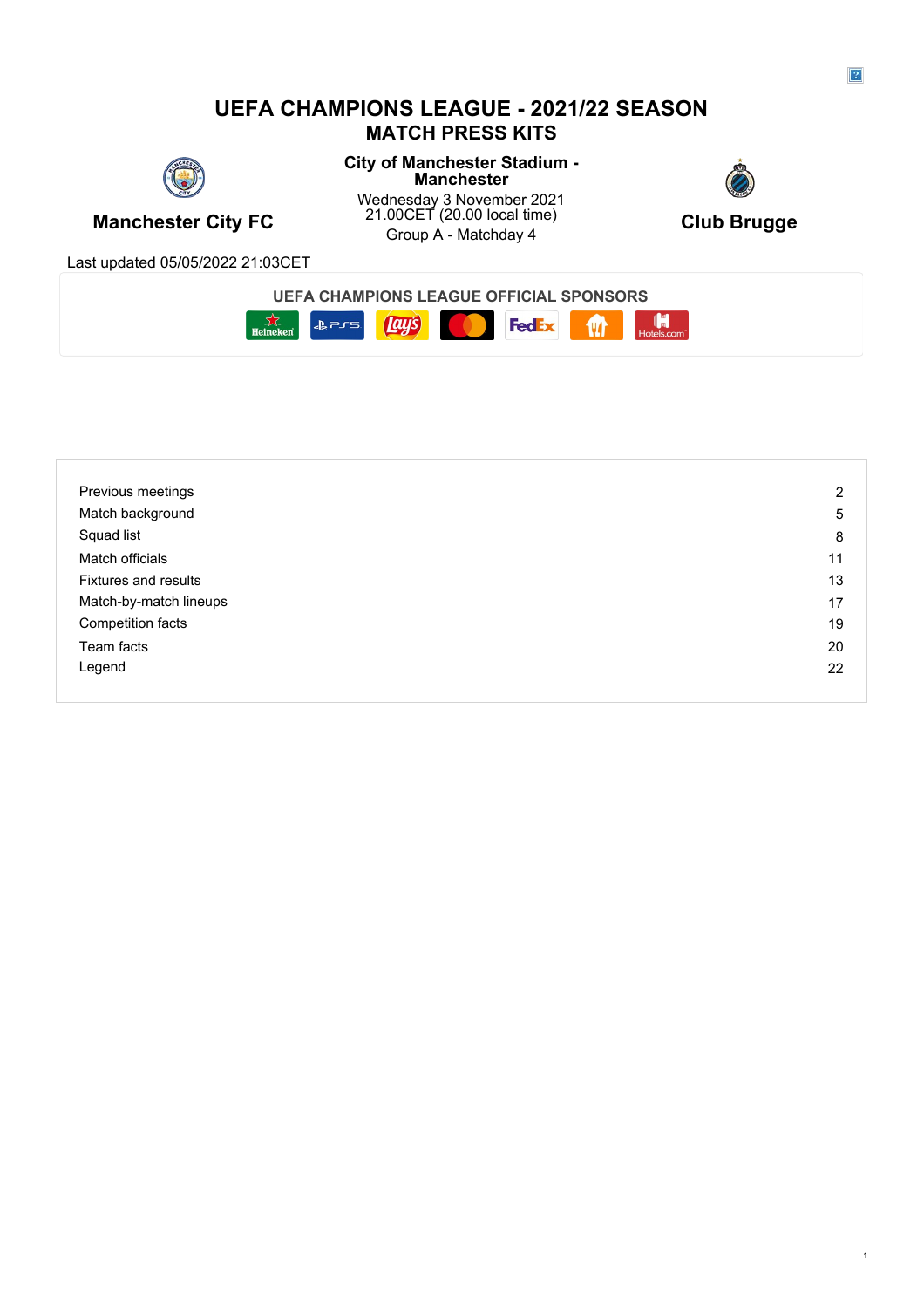# **Previous meetings**

# **Head to Head**

#### **UEFA Champions League**

| Date       | <b>Stage</b> | <b>Match</b>                               | <b>Result</b> | <b>Venue</b>  | <b>Goalscorers</b>                                                                       |
|------------|--------------|--------------------------------------------|---------------|---------------|------------------------------------------------------------------------------------------|
| 19/10/2021 | GS           | Club Brugge - Manchester City<br><b>FC</b> | 1-5           | <b>Bruges</b> | Vanaken 81; João<br>Cancelo 30, Mahrez<br>43 (P), 84, Walker 53,<br>Palmer <sub>67</sub> |

|                                                                  | Home |  | Away |  | <b>Final</b> |  |  | Total                                         |  |  |
|------------------------------------------------------------------|------|--|------|--|--------------|--|--|-----------------------------------------------|--|--|
|                                                                  |      |  |      |  |              |  |  | Pid W D L Pid W D L Pid W D L Pid W D L GF GA |  |  |
| Manchester City FC                                               |      |  |      |  |              |  |  | 0 0 0 0 0 1 1 0 0 0 0 0 0 0 1 1 0 0 5 1       |  |  |
| Club Brugge                                                      |      |  |      |  |              |  |  | 1 0 0 1 0 0 0 0 0 0 0 0 0 0 1 0 0 1 1 5       |  |  |
| Manchester City FC - Record versus clubs from opponents' country |      |  |      |  |              |  |  |                                               |  |  |

#### **UEFA Cup**

| <b>Date</b> | <b>Stage</b>   | <b>Match</b>                                         | <b>Result</b>       | <b>Venue</b> | <b>Goalscorers</b>                                                             |
|-------------|----------------|------------------------------------------------------|---------------------|--------------|--------------------------------------------------------------------------------|
| 15/10/2003  | R <sub>1</sub> | <b>KSC Lokeren OV - Manchester</b><br><b>City FC</b> | $0 - 1$<br>agg: 2-4 | Lokeren      | Anelka 18 (P)                                                                  |
| 24/09/2003  | R <sub>1</sub> | <b>Manchester City FC - KSC</b><br>Lokeren OV        | $3 - 2$             | Manchester   | Sibierski 7, Fowler 77,<br>Anelka 80 (P);<br>Bonsdawende 13,<br>Kristinsson 39 |

#### **UEFA Cup**

| Date       | <b>Stage</b>   | <b>Match</b>                                        | <b>Result</b>       | Venue      | <b>Goalscorers</b>                            |
|------------|----------------|-----------------------------------------------------|---------------------|------------|-----------------------------------------------|
| 01/11/1978 | R <sub>2</sub> | R. Standard de Liège -<br><b>Manchester City FC</b> | $2 - 0$<br>agg: 2-4 | Liege      | Sigurvinsson 63, 85                           |
| 18/10/1978 | R <sub>2</sub> | <b>Manchester City FC - R.</b><br>Standard de Liège | $4 - 0$             | Manchester | Hartford 12, Kidd 85<br>$(P)$ , 86, Palmer 88 |

#### **UEFA Cup Winners' Cup**

| <b>Date</b> | <b>Stage</b>   | Match                                              | <b>Result</b>       | <b>Venue</b> | <b>Goalscorers</b>                     |
|-------------|----------------|----------------------------------------------------|---------------------|--------------|----------------------------------------|
| 26/11/1969  | R <sub>2</sub> | <b>Manchester City FC - K. Lierse</b><br><b>SK</b> | $5 - 0$<br>agg: 8-0 | Manchester   | Summerbee 1, Lee 5,<br>48, Bell 65, 72 |
| 12/11/1969  | R <sub>2</sub> | K. Lierse SK - Manchester City<br><b>FC</b>        | 0-3                 | Lier         | Lee 7, 35, Bell 43                     |

# **Club Brugge - Record versus clubs from opponents' country**

### **UEFA Europa League**

| <b>Date</b> | <b>Stage</b> | <b>Match</b>                                        | <b>Result</b>       | <b>Venue</b>  | <b>Goalscorers</b>                                                                |
|-------------|--------------|-----------------------------------------------------|---------------------|---------------|-----------------------------------------------------------------------------------|
| 27/02/2020  | R32          | <b>Manchester United FC - Club</b><br><b>Brugge</b> | $5 - 0$<br>agg: 6-1 | Manchester    | <b>Bruno Fernandes 27</b><br>$(P)$ , Ighalo 34,<br>McTominay 41, Fred<br>82, 90+3 |
| 20/02/2020  | R32          | Club Brugge - Manchester United<br>FC               | $1 - 1$             | <b>Bruges</b> | Bonaventure 15;<br>Martial 36                                                     |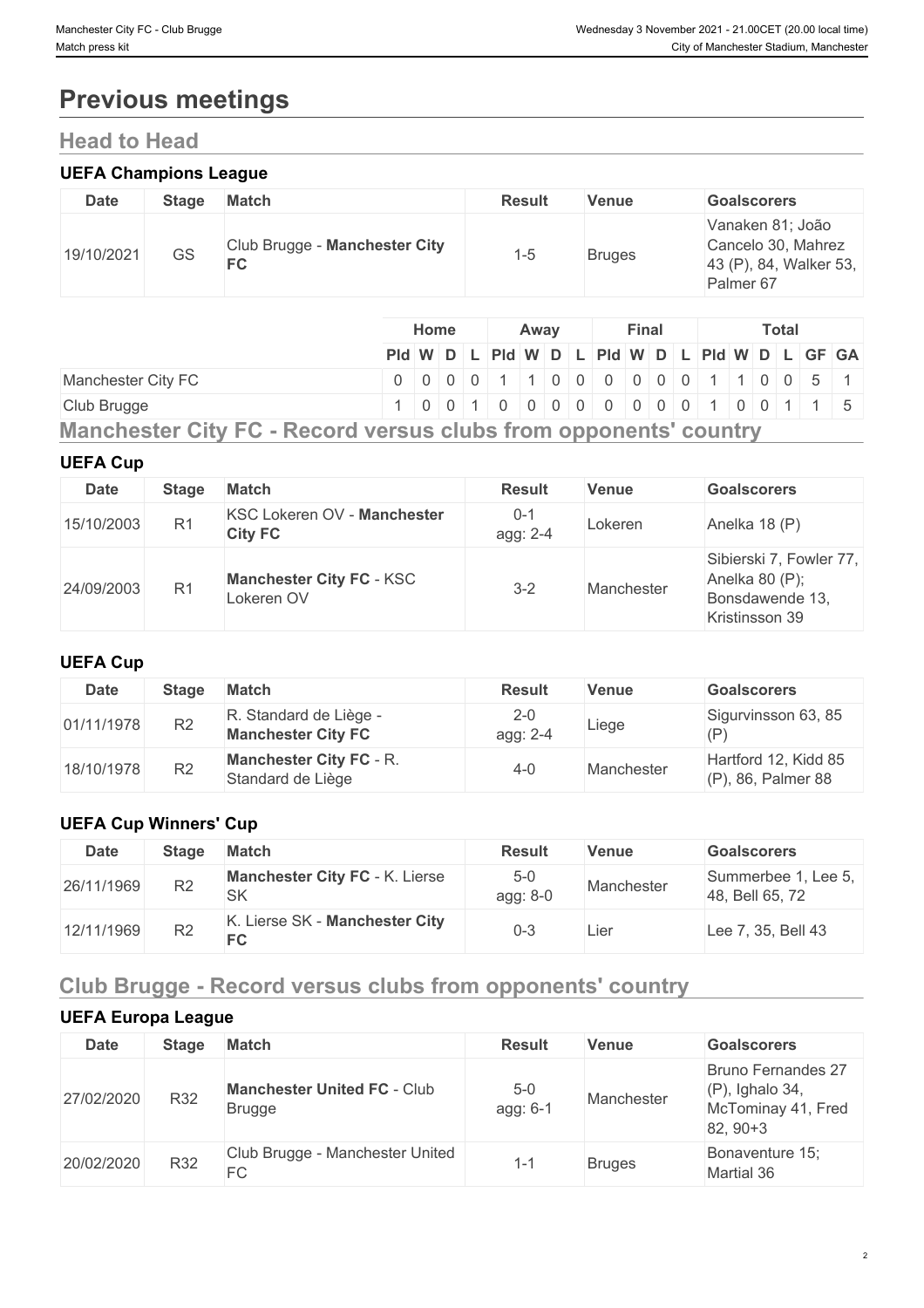#### **UEFA Champions League**

| <b>Date</b> | <b>Stage</b> | <b>Match</b>                    | <b>Result</b> | Venue     | <b>Goalscorers</b>                           |
|-------------|--------------|---------------------------------|---------------|-----------|----------------------------------------------|
| 22/11/2016  | GS           | Leicester City FC - Club Brugge | $2 - 1$       | Leicester | Okazaki 5, Mahrez 30<br>$(P)$ ; Izquierdo 52 |
| 14/09/2016  | GS           | Club Brugge - Leicester City FC | $0 - 3$       | Bruges    | Albrighton 5, Mahrez<br>29, 61 (P)           |

### **UEFA Champions League**

| <b>Date</b> | <b>Stage</b> | <b>Match</b>                                        | <b>Result</b>       | <b>Venue</b>  | <b>Goalscorers</b>                             |
|-------------|--------------|-----------------------------------------------------|---------------------|---------------|------------------------------------------------|
| 26/08/2015  | PO           | Club Brugge - Manchester<br><b>United FC</b>        | $0 - 4$<br>agg: 1-7 | <b>Bruges</b> | Rooney 20, 49, 57,<br>Herrera 63               |
| 18/08/2015  | <b>PO</b>    | <b>Manchester United FC - Club</b><br><b>Brugge</b> | $3 - 1$             | Manchester    | Depay 13, 43, Fellaini<br>90+4; Carrick 8 (og) |

#### **UEFA Europa League**

| <b>Date</b> | <b>Stage</b> | <b>Match</b>                                       | <b>Result</b> | Venue            | <b>Goalscorers</b>                                         |
|-------------|--------------|----------------------------------------------------|---------------|------------------|------------------------------------------------------------|
| 08/11/2012  | <b>GS</b>    | Club Brugge - Newcastle United<br>FC               | $2 - 2$       | <b>Bruges</b>    | Tričkovski 14,<br>Jørgensen 19; Anita<br>41, Sh. Ameobi 43 |
| 25/10/2012  | GS           | <b>Newcastle United FC - Club</b><br><b>Brugge</b> | 1-0           | <b>Newcastle</b> | Obertan 48                                                 |

#### **UEFA Europa League**

| <b>Date</b> | Stage | Match                                      | <b>Result</b> | Venue         | <b>Goalscorers</b>                                      |
|-------------|-------|--------------------------------------------|---------------|---------------|---------------------------------------------------------|
| 03/11/2011  | GS    | Birmingham City FC - Club<br><b>Brugge</b> | $2 - 2$       | Birmingham    | Beausejour 55, King<br>74 (P); Meunier 39,<br>Akpala 44 |
| 20/10/2011  | GS    | Club Brugge - Birmingham City<br><b>FC</b> | 1-2           | <b>Bruges</b> | Akpala 3; Murphy 26,<br>Wood 90+10                      |

# **UEFA Cup**

| <b>Date</b> | <b>Stage</b>        | <b>Match</b>                              | Result | Venue  | <b>Goalscorers</b>                       |
|-------------|---------------------|-------------------------------------------|--------|--------|------------------------------------------|
| 02/11/2006  | $\sim$ $\sim$<br>دى | Tottenham Hotspur - Club<br><b>Brugge</b> | `-     | _ondon | Berbatov 17, 72,<br>Keane 62; Ibrahim 13 |

### **UEFA Cup Winners' Cup**

| <b>Date</b> | <b>Stage</b> | <b>Match</b>             | <b>Result</b>       | Venue         | <b>Goalscorers</b>   |
|-------------|--------------|--------------------------|---------------------|---------------|----------------------|
| 14/03/1995  | ОF           | Chelsea FC - Club Brugge | $2 - 0$<br>agg: 2-1 | London        | Stein 16, Furlong 37 |
| 28/02/1995  | ΩE           | Club Brugge - Chelsea FC |                     | <b>Bruges</b> | Verheyen 82          |

#### **UEFA Cup**

| <b>Date</b> | <b>Stage</b>   | <b>Match</b>                                     | <b>Result</b>       | <b>Venue</b>  | <b>Goalscorers</b>                      |
|-------------|----------------|--------------------------------------------------|---------------------|---------------|-----------------------------------------|
| 07/11/1984  | R2             | <b>Tottenham Hotspur - Club</b><br><b>Brugge</b> | $3 - 0$<br>agg: 4-2 | London        | Hazard 5, Allen 27,<br>Roberts 36       |
| 24/10/1984  | R2             | <b>Club Brugge - Tottenham</b><br>Hotspur        | 2-1                 | <b>Bruges</b> | Ceulemans 6, Jensen<br>82 (P); Allen 85 |
| 03/10/1984  | R <sub>1</sub> | <b>Club Brugge - Nottingham Forest</b><br>FC.    | $1 - 0$<br>agg: 1-0 | <b>Bruges</b> | Wellens 88                              |
| 19/09/1984  | R <sub>1</sub> | Nottingham Forest FC - Club<br><b>Brugge</b>     | $0-0$               | Nottingham    |                                         |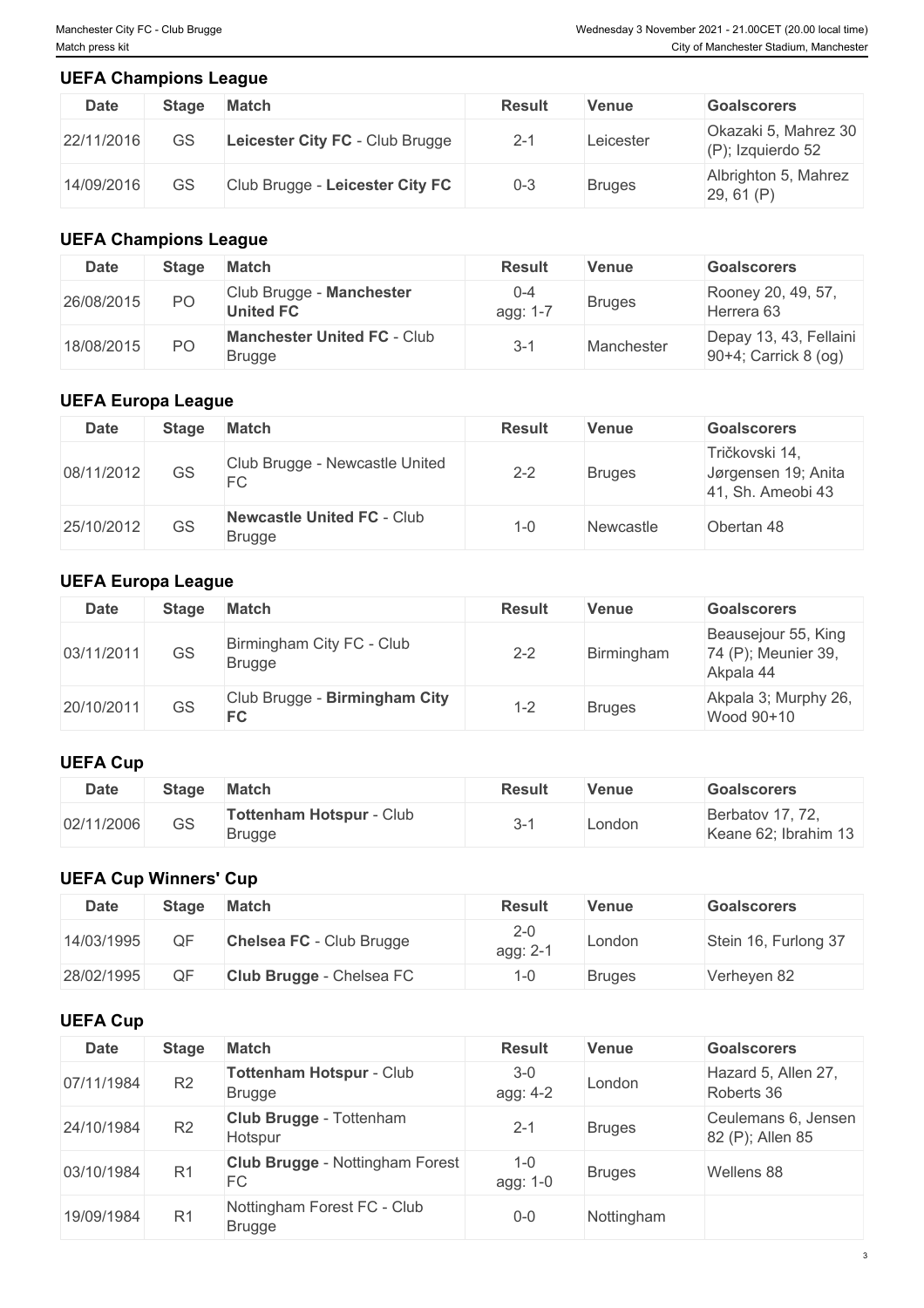4

# **European Champions Clubs' Cup**

| <b>Date</b> | <b>Stage</b> | <b>Match</b>               | Result | Venue  | <b>Goalscorers</b> |
|-------------|--------------|----------------------------|--------|--------|--------------------|
| 10/05/1978  |              | Liverpool FC - Club Brugge |        | _ondon | Dalglish 64        |

#### **UEFA Cup**

| <b>Date</b> | <b>Stage</b>   | <b>Match</b>                         | <b>Result</b>       | <b>Venue</b>  | <b>Goalscorers</b>                                               |
|-------------|----------------|--------------------------------------|---------------------|---------------|------------------------------------------------------------------|
| 19/05/1976  |                | Club Brugge - Liverpool FC           | $1 - 1$<br>agg: 3-4 | <b>Bruges</b> | Lambert $11(P)$ ;<br>Keegan 15                                   |
| 28/04/1976  |                | Liverpool FC - Club Brugge           | $3 - 2$             | Liverpool     | R. Kennedy 60, Case<br>62, Keegan 65 (P);<br>Lambert 5, Cools 12 |
| 05/11/1975  | R <sub>2</sub> | Club Brugge - Ipswich Town FC        | $4 - 0$<br>agg: 4-3 | <b>Bruges</b> | Lambert 11 (P), de<br>Cubber 25, Le Fevre<br>40, Vandereycken 87 |
| 22/10/1975  | R <sub>2</sub> | <b>Ipswich Town FC</b> - Club Brugge | $3 - 0$             | Ipswich       | Gates 20, Peddelty<br>55, Austin 66                              |

#### **UEFA Cup Winners' Cup**

| <b>Date</b> | <b>Stage</b> | <b>Match</b>             | <b>Result</b>              | <b>Venue</b>  | <b>Goalscorers</b>                                   |
|-------------|--------------|--------------------------|----------------------------|---------------|------------------------------------------------------|
| 24/03/1971  | ΟF           | Chelsea FC - Club Brugge | $4 - 0$<br>agg $4-2$ (aet) | London        | Houseman 20,<br>Osgood 82, 114 ET,<br>Baldwin 117 ET |
| 10/03/1971  | ОF           | Club Brugge - Chelsea FC | $2 - 0$                    | <b>Bruges</b> | Lambert 4.<br>Marmenout 40                           |

## **UEFA Cup Winners' Cup**

| Date       | <b>Stage</b>   | <b>Match</b>                                    | <b>Result</b>            | <b>Venue</b>         | <b>Goalscorers</b>                              |
|------------|----------------|-------------------------------------------------|--------------------------|----------------------|-------------------------------------------------|
| 02/10/1968 | R <sub>1</sub> | <b>West Bromwich Albion FC -</b><br>Club Brugge | $2 - 0$<br>$agg: 3-3 ag$ | <b>West Bromwich</b> | Brown 15, Hartford 44                           |
| 18/09/1968 | R1             | <b>Club Brugge - West Bromwich</b><br>Albion FC | $3 - 1$                  | <b>Bruges</b>        | Thio 26, Lambert 50,<br>Bailliu 65; Hartford 35 |

|                    | Home | Away | <b>Final</b> | <b>Total</b>                                  |
|--------------------|------|------|--------------|-----------------------------------------------|
|                    |      |      |              | PId W D L PId W D L PId W D L PId W D L GF GA |
| Manchester City FC |      |      |              | 3 3 0 0 4 3 0 1 0 0 0 0 7 6 0 1 21 5          |
| Club Brugge        |      |      |              | 12 6 2 4 12 0 2 10 3 0 1 2 27 6 5 16 26 54    |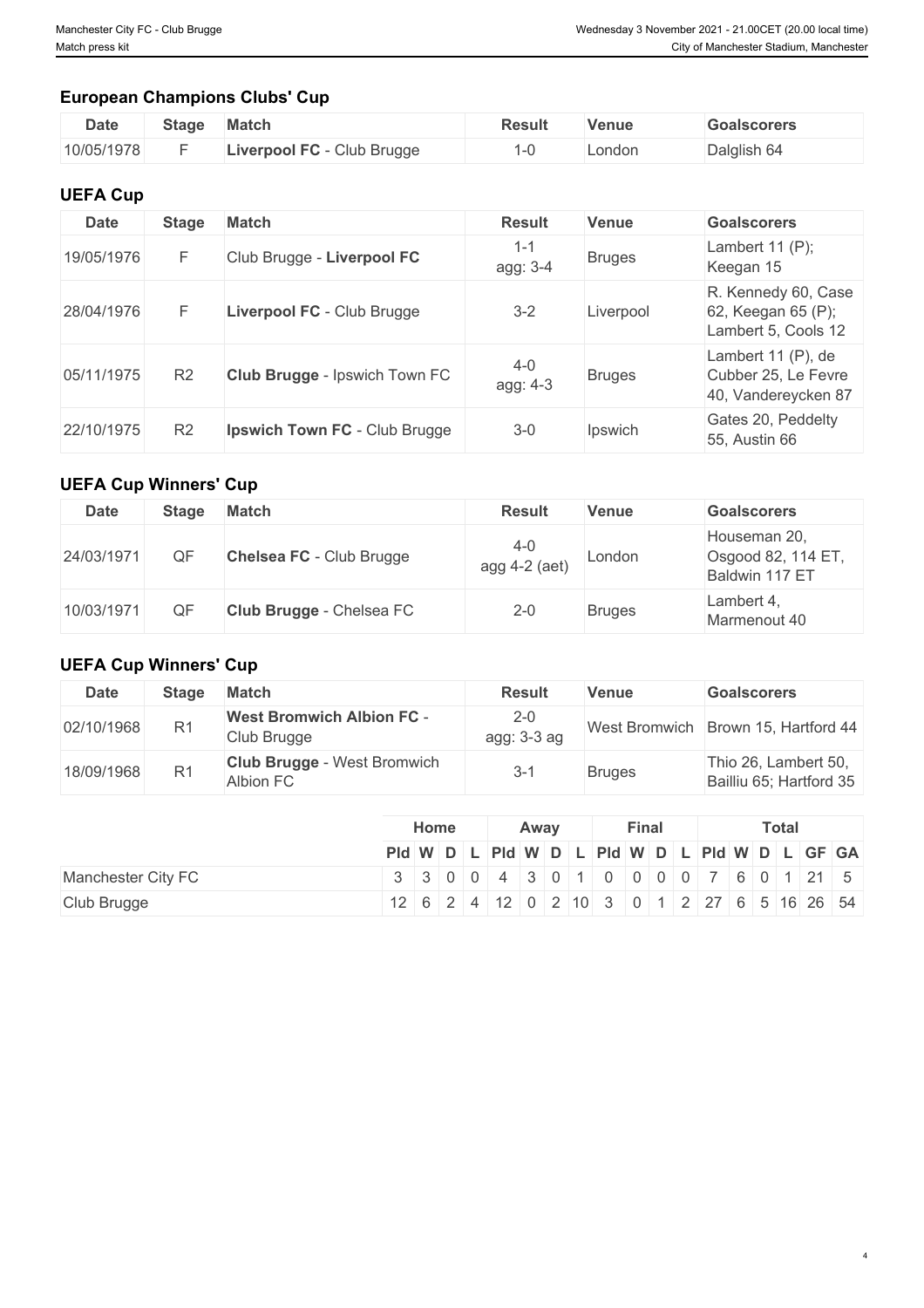# **Match background**

Manchester City will be seeking another win against Club Brugge, who slipped to third in Group A as a result of their heavy home defeat by the English champions.

• On Matchday 3, the sides' first ever meeting, City eased to a 5-1 victory with goals from João Cancelo (30), Riyad League – rendering a Hans Vanaken strike nine minutes from time little consolation for the Belgian side.

Manchester Chy FC - Club Brugge<br>
Match press kit<br>
Marchesster Stadium, Manchester<br>
Marchesster Stadium, Manchester<br>
Manchester City will be seeking another win against Club Brugge, who slipped to third in Group A as a resu • That took City on to six points in Group A, a 6-3 Matchday 1 win at home to Leipzig having preceded a 2-0 loss at Paris Saint-Germain in a game between the last two UEFA Champions League runners-up. Club Brugge, meanwhile, Menchester City FC - Club Brugge<br>
Manchester City will be seeking another win against Club Brugge, who slipped to third in Group A as a result of their<br>
Manchester City will be seeking another win against Club Brugge, who before their Matchday 3 meeting. Also<br> **Machelse City of Lits Condensation**<br> **Machelse City will be seeking another win against Club Brugge, who slipped to third in Group A as a result of their<br>
Manchelser City will be seeking another win against Club Br** www.canye custos.com<br>
221 in 2018/19, and the training more win against Club Brugge, who slipped to third in Croup A as a result of their<br>
Manchester City will be seeking another win against Club Brugge, who slipped to th • Chy-disorvantial of the control of the search and the system of the system of the system of the system of the system of the system of the system of the system of the system of the system of the system of the system of th • That leak Cry cm to bit coints in Group A, a 0.3 Maintaby is win through lands that the Distribution group of the UEFA Characteristics a 2.0 leas at the Belgian side of the Belgian side of the Belgian side of the Belgia

#### **Form guide**

#### **Manchester City**

Champions League final only to lose 1-0 to Chelsea at Porto's Estádio do Dragão on 29 May.

• City beat Borussia Mönchengladbach (2-0 a, 2-0 h), Borussia Dortmund (2-1 h, 2-1 a) and Paris (2-1 a, 2-0 h) en route to the final. They had finished first in Group C with 16 points, keeping five clean sheets and conceding only one goal – equalling the UEFA Champions League group stage record.

• The goal scored by Dortmund's Marco Reus in the 84th minute of last season's quarter-final first leg ended City's run without conceding a UEFA Champions League goal at 790 minutes, second in the all-time ranking behind Arsenal in 2005/06 (995 minutes). Mannetest City and the two times accessive quarter final eliminations by going all the way to the UEFA Champions League Havanov C Brugge have never be never progressed to the UEFA Champions League in the National Control o

• City have already conceded five goals in the 2021/22 UEFA Champions League, one more than in their 13 games in last season's competition.

• Champions of England for the seventh time in 2020/21, their third title in four seasons, City also claimed the English League Cup for the fourth season in a row and the eighth overall, equalling Liverpool's competition record.

• This is the Cityzens' 11th UEFA Champions League campaign; they have been involved in the group stage every season since 2011/12 and have reached the round of 16 in eight successive campaigns.

• Guardiola's team are unbeaten in 15 home European matches (W14 D1) since a 2-1 loss against Lyon on Matchday Budapest.

• City have won six of their seven games against Belgian clubs, beating Lokeren in the 2003/04 UEFA Cup first round (3-2 h, 1-0 a) in their most recent fixtures before Matchday 3.

opponents was a 2-0 loss at Standard Liège in the 1978/79 UEFA Cup second round second leg, a tie they still won on aggregate (4-0 h).

• City's seven games against Belgian clubs have yielded 21 goals scored and only five against with four clean sheets. At home they have scored 12 goals and conceded only two.

#### **Club Brugge**

• Club Brugge are making their fourth successive group stage appearance and ninth overall, three behind Anderlecht's Belgian record.

picking up eight points (W2 D2 L2) to move into the UEFA Europa League.

• Club Brugge lasted just one tie in the UEFA Europa League, however, going out in the round of 32 to Dynamo Kyiv (1-1 a, 0-1 h).

• Philippe Clement's side claimed Club Brugge's 17th Belgian league title last season, and a third in four years.

appearances. They have come third in their section in each of the last three campaigns.

• The Matchday 2 win in Leipzig was only Blauw-Zwart's fourth in their last 29 fixtures in the UEFA Champions League proper (D10 L15).

• Club Brugge have, however, lost only two of their last nine away matches in the UEFA Champions League group stage (W3 D4), scoring twice in three of the last four.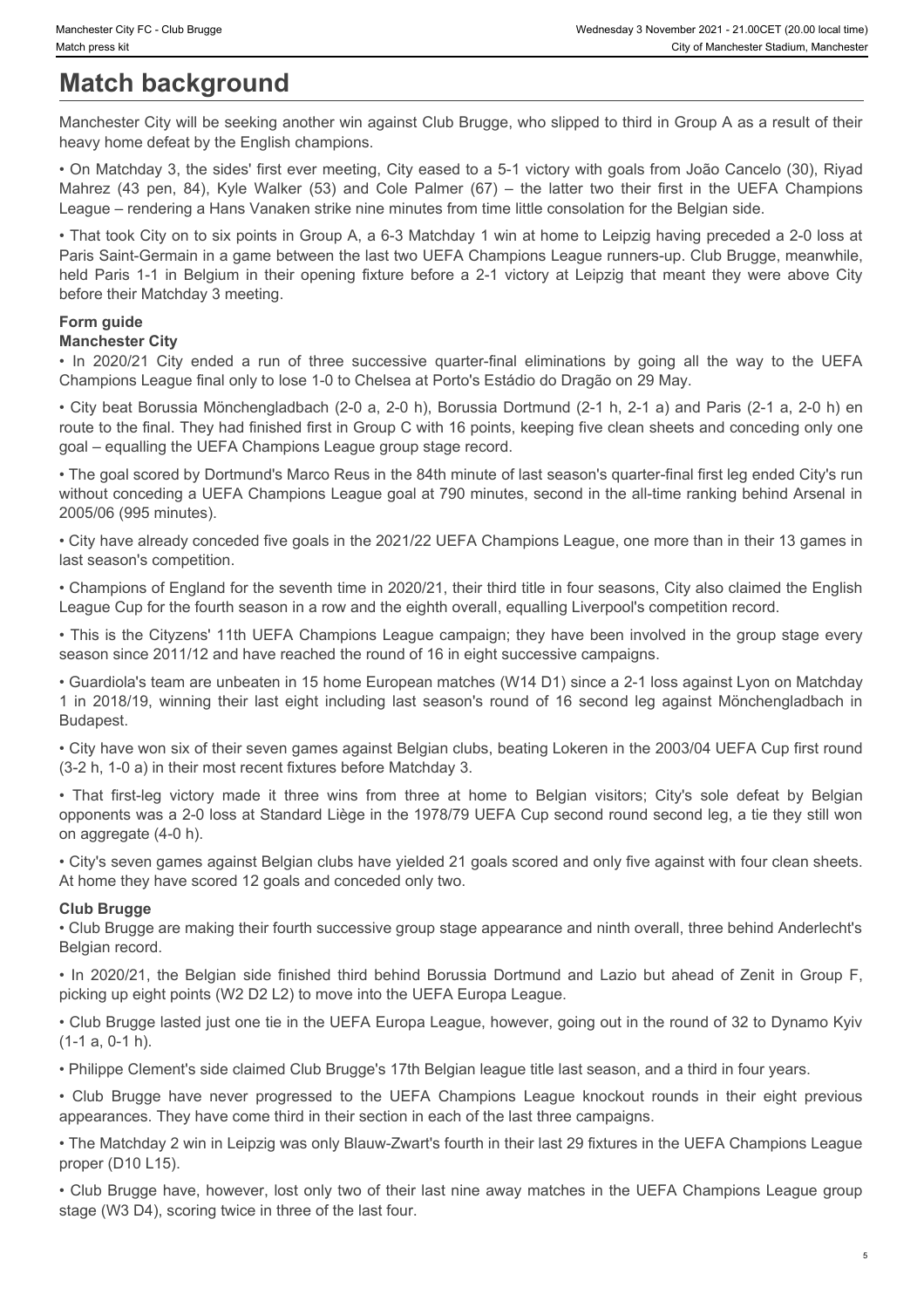Manchester United in the 2019/20 UEFA Europa League round of 32 (1-1 h, 0-5 a).

Werhesday 3 November 2021 - 21.00CET (20.00 local time)<br>
Werhesday 3 November 2021 - 21.00CET (20.00 local time)<br>
• City of Manchester Stadium, Manchester<br>
• City of Manchester United in the 2019/20 UEFA Europa League roun • Matchday 3 made it 13 games without a win against Premier League clubs for Club Brugge, since a 1-0 home victory against Chelsea in the 1994/95 UEFA Cup Winners' Cup quarter-final first leg, a tie they lost 2-1 on aggregate. Their record since that win is D3 L10.

• All six of Club Brugge's wins against English clubs have come at home; they have lost ten of their 12 away games, including the last four.

• Club Brugge have twice lost European finals to English clubs, both against Liverpool; in the 1976 UEFA Cup (2-3 a, 1-1 h) and the 1978 European Cup at Wembley (0-1).

#### **Links and trivia**

• Born in Drongen, near Ghent, Kevin De Bruyne joined the local side in 1997 and went on to have spells in the youth Set-ups at The Character City FC. Club Brugge's last games with English opponents before this season pitted them against City's local rives (Cub Brugge's last games with English opponents before this season pitted them aga appearances for the club in all competitions, winning the league title in 2010/11 and the Belgian Super Cup at the start of the following season.

• De Bruyne's record against Club Brugge with Genk was W5 D1 L2. All three of his goals came in Genk's 5-4 league win in Bruges on 29 October 2011 – the first hat-trick of his senior career.

• Matchday 3 was De Bruyne's first game against a Belgian side in UEFA competition.

• International team-mates: Kevin De Bruyne & Simon Mignolet, Hans Vanaken, Charles De Ketelaere, Brandon Mechele (Belgium) Oleksandr Zinchenko & Eduard Sobol (Ukraine) Nathan Aké & Noa Lang (Netherlands) Zack Steffen & Owen Otasowie (United States)

• Wesley's only cap for Brazil came as a late substitute in a 1-0 friendly defeat against Argentina on 15 November 2019, a match Gabriel Jesus started.

• Nathan Aké and Bas Dost were Netherlands team-mates between 2017 and 2018, while one of Ruud Vormer's four Netherlands caps came in a 1-1 friendly draw against Italy on 4 June 2018 in which Aké also played.

• Have played together: Jack Grealish & Wesley (Aston Villa 2019–21) Raheem Sterling & Simon Mignolet (Liverpool 2013–15) Oleksandr Zinchenko & Eduard Sobol (Shakhtar Donetsk 2013/14)

• Have played in England: Simon Mignolet (Sunderland 2010–13, Liverpool 2013–19) Wesley (Aston Villa 2019–21) Kamal Sowah (Leicester 2018–21) Owen Otasowie (West Ham youth 2017, Wolverhampton Wanderers 2017–21) José Izquierdo (Brighton 2017–21) Jack Hendry (Wigan 2015–17, Shrewsbury 2016 loan, MK Dons 2016 loan) • 1+ have not to score the method in the total Failed to score in the first of the score in Book and the score in the feature in the feature in the feature in six of the score in the feature in six of the score in the fea

#### **Latest news**

#### **Manchester City**

• City have lost only two of their last 14 games in all competitions (W9 D3), the defeat at Paris on Matchday 2 and Saturday's 2-0 loss at home to Crystal Palace, a match in which they had Aymeric Laporte sent off in first-half added time, when they trailed 1-0.

matches.

• Before losing to Palace, champions City were unbeaten in the Premier League since a 1-0 loss at Tottenham on the opening weekend; their record between those two losses was W6 D2.

• City, who have won the League Cup in each of the last four seasons, were eliminated from this season's competition in the last 16 at West Ham on 27 October, losing 5-3 on penalties after a goalless draw. Phil Foden missed City's first kick, the only player not to convert from the spot.

• It was the first League Cup tie City had lost since a 1-0 defeat at neighbours Manchester United, also in the last 16, on 26 October 2016.

• City lost to Leicester City in the FA Community Shield at Wembley on 7 August – the seventh time they had been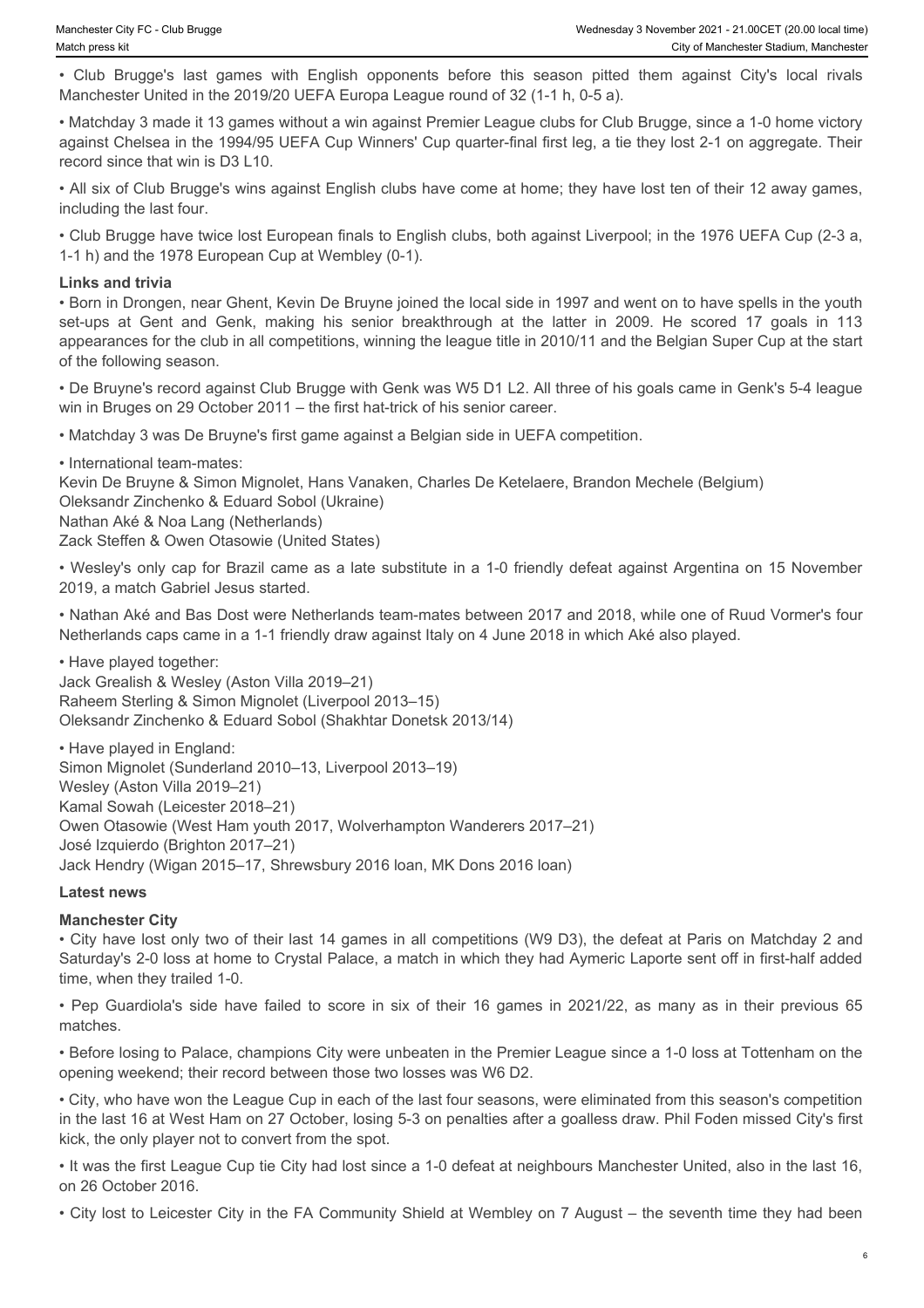7

beaten in the match, on their 13th appearance.

• A 1-0 win at Chelsea on 25 September was Guardiola's 221st victory in all competitions as City manager, setting a new club record ahead of Les McDowall (220 wins, 1950–63).

• City's 37 goals this season have been scored by 17 different players.

• Ferran Torres has not played since suffering a fractured foot in Spain's 2-1 defeat by France in the UEFA Nations League final on 10 October.

• Raheem Sterling missed the 4-1 win at Brighton on 23 October due to soreness in his back but played 90 minutes at West Ham and came on as a late substitute on Saturday.

• Oleksandr Zinchenko also managed 90 minutes of the League Cup game, his first appearance after picking up a calf injury on Matchday 1.

• İlkay Gündoğan returned as a second-half substitute on Matchday 3, his first appearance since 18 September due to a thigh injury.

• Rúben Dias was named Defender of the Season for the 2020/21 UEFA Champions League on 26 August.

• Dias, Foden, Kevin De De Bruyne, Riyad Mahrez and Sterling are all on the 30-man shortlist for the Ballon d'Or, with the winner to be announced on 29 November.

#### **Club Brugge**

• Brandon Mechele's next appearance in UEFA club competition will be his 50th.

• Club Brugge's league record so far this season is W7 D5 L1. They have drawn three of their last five games 1-1, the other results in that sequence a 2-0 home win against Kortrijk on 15 October and Saturday's 2-1 win at Sint-Truiden.

• Hans Vanaken scored in a 1-1 draw at Antwerp on 24 October and is now level with Ruud Vormer and Charles De Ketelaere as Club Brugge's joint top scorer this season with four league goals, one more than Noa Lang and Bas Dost. Manchest Dyt1: Die hege<br>Manchester United cases on 23 Septentee vas Cuardiosis 221 st victory in all competitions as City manager, setting a<br>check in the nearchests on 23 Septentes vas Cuardiosis 221 st victory in all comp

• Club Brugge were 3-0 winners at home to Deinze in the last 32 of the Belgian Cup on 27 October, José Izquierdo – who returned to the club in the summer after four years at Brighton – opening the scoring with his first goal for the club since 5 May 2017.

• Dost got the other two goals in the cup game, his first since 25 July, and also scored twice at the weekend.

• Philippe Clement's side were 4-0 winners at Zulte Waregem on 15 August, their biggest victory so far this season.

• Club Brugge were beaten 6-1 at Gent on 29 August, their heaviest loss in all competitions since a 5-0 defeat at league reverse since they went down by the same scoreline at Anderlecht on 11 November 2012.

• Champions Club Brugge beat cup winners Genk 3-2 in the Belgian Super Cup on 17 July; it was the club's 19th appearance in the match, one short of Anderlecht's competition best, and a record 16th win.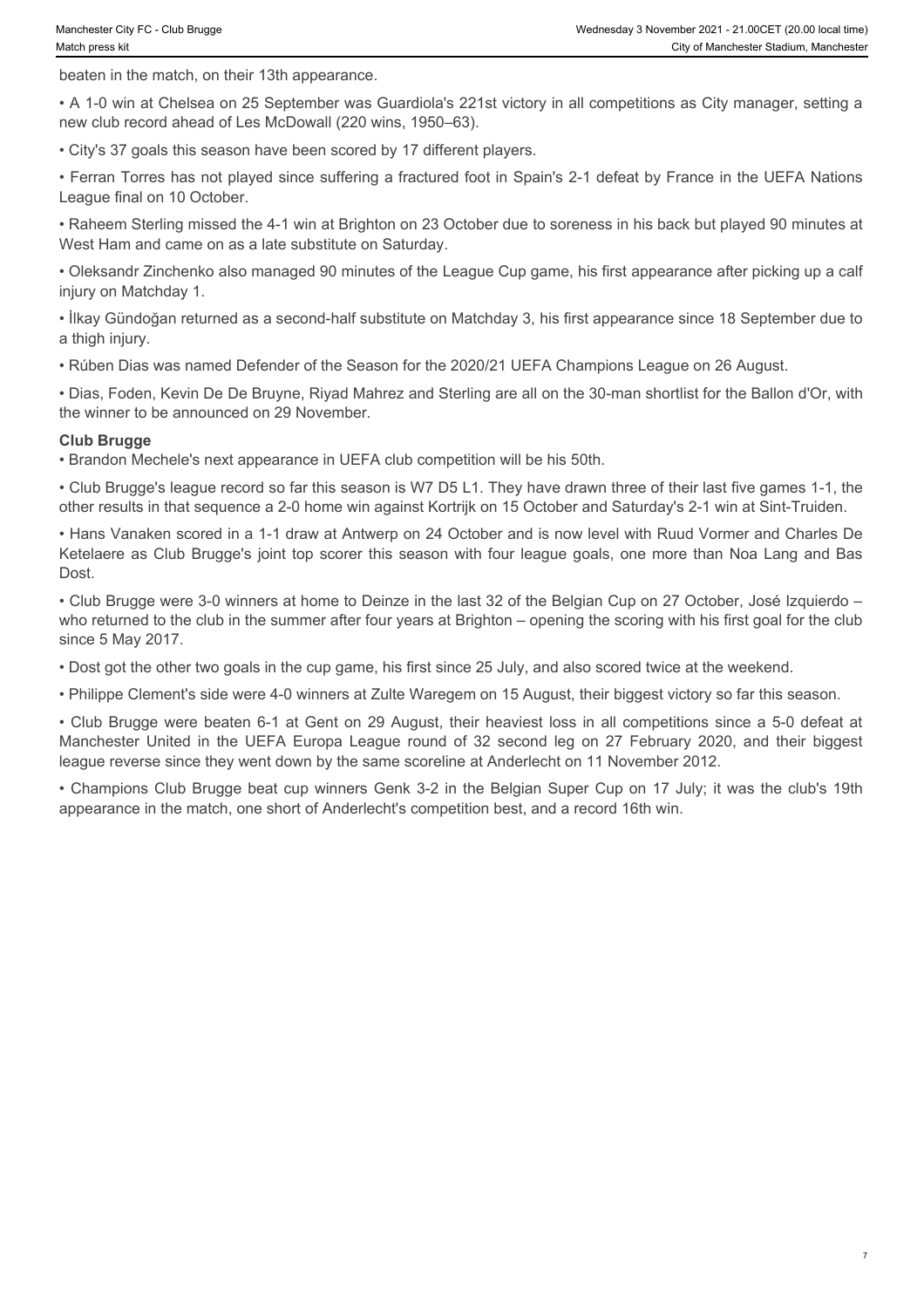# **Squad list**

# **Manchester City FC**

|       |                          |      |                                                     |       |                          |                                                                                                             |                                 |                 | <b>Current season</b>    |                  |                         |                          |                          | <b>All-time</b> |                                                                  |
|-------|--------------------------|------|-----------------------------------------------------|-------|--------------------------|-------------------------------------------------------------------------------------------------------------|---------------------------------|-----------------|--------------------------|------------------|-------------------------|--------------------------|--------------------------|-----------------|------------------------------------------------------------------|
|       |                          |      |                                                     |       |                          |                                                                                                             | <b>UCLQ</b>                     |                 | UCL League               |                  |                         |                          | <b>UCL</b>               |                 | <b>UEFA</b>                                                      |
|       | No. Player               | Nat. | <b>DoB</b>                                          | Age D |                          |                                                                                                             |                                 |                 |                          |                  |                         |                          |                          |                 | Pid Gis Pid Gis Pid Gis Pid Gis Pid Gis                          |
|       | <b>Goalkeepers</b>       |      |                                                     |       |                          |                                                                                                             |                                 |                 |                          |                  |                         |                          |                          |                 |                                                                  |
|       | 13 Zack Steffen          |      | USA 02/04/1995 26                                   |       |                          |                                                                                                             |                                 |                 |                          |                  |                         |                          |                          |                 | $1 -$                                                            |
|       | 31 Ederson               |      | BRA 17/08/1993 28                                   |       |                          | $\sim$                                                                                                      | $\sim$                          | $3\phantom{.0}$ | $\sim$                   | 9                | $\sim$                  | 52                       | $\sim$                   |                 | $54 -$                                                           |
|       | 33 Scott Carson          |      | ENG 03/09/1985 36                                   |       |                          | $\sim$                                                                                                      | $\sim$                          | $\sim$          | $\sim$                   | $\blacksquare$   | $\sim$                  | $\mathbf{1}$             | $\sim$                   |                 | $15 -$                                                           |
|       | 84 Cieran Slicker        |      | SCO 15/09/2002 19                                   |       | $\overline{\phantom{a}}$ | $\sim$                                                                                                      | $\sim$                          | $\sim$          | $\sim$                   | $\sim$           | $\sim$                  | $\sim$                   | $\sim$                   |                 | $\mathcal{L} = \{ \mathcal{L} \mid \mathcal{L} = \mathcal{L} \}$ |
|       | <b>Defenders</b>         |      |                                                     |       |                          |                                                                                                             |                                 |                 |                          |                  |                         |                          |                          |                 |                                                                  |
|       | 2 Kyle Walker            |      | ENG 28/05/1990 31                                   |       |                          |                                                                                                             |                                 | 2               |                          | 8                |                         | 39                       |                          | 64              |                                                                  |
|       | 3 Rúben Dias             |      | POR 14/05/1997 24                                   |       | $\overline{\phantom{a}}$ | $\sim$                                                                                                      | $\sim$                          | 3               | $\sim$                   | 10               | $\sim$                  | 27                       | $\sim$                   | 40              | $\overline{2}$                                                   |
|       | 5 John Stones            |      | ENG 28/05/1994 27                                   |       |                          | $\overline{\phantom{a}}$                                                                                    | $\sim$                          | $\sim$          | $\overline{\phantom{a}}$ | $\overline{2}$   | $\sim$                  | 30                       | $\overline{4}$           | 35              | -4                                                               |
|       | 6 Nathan Aké             |      | NED 18/02/1995 26                                   |       |                          | $\sim$                                                                                                      | $\sim$                          | $\overline{2}$  | -1                       | 3                |                         | 5                        |                          | $\overline{7}$  | $\overline{1}$                                                   |
|       | 11 Oleksandr Zinchenko   |      | UKR 15/12/1996 24                                   |       |                          | $\sim$                                                                                                      | $\sim$                          | $\mathbf{1}$    | $\overline{\phantom{a}}$ | $\overline{2}$   | $\blacksquare$          | 22                       | $\sim$                   | 22              | $\overline{\phantom{a}}$                                         |
|       | 14 Aymeric Laporte       |      | ESP 27/05/1994 27                                   |       |                          | $\sim$                                                                                                      | $\sim$                          | $\overline{2}$  |                          | 8                | $\mathbf{1}$            | 27                       | $\overline{2}$           | 61              | -3                                                               |
|       | 27 João Cancelo          |      | POR 27/05/1994 27                                   |       |                          | $\sim$                                                                                                      | $\sim$                          | 3               | $2^{\circ}$              | 10               | $\sim$                  | 33                       | $\overline{4}$           |                 | $34 \mid 4$                                                      |
|       | 79 Luke Mbete            |      | ENG 18/09/2003 18                                   |       |                          | $\overline{\phantom{a}}$                                                                                    | $\overline{\phantom{a}}$        | $\sim$          | $\sim$                   | $\blacksquare$   | $\sim$                  | $\overline{\phantom{a}}$ | $\overline{\phantom{a}}$ |                 | $-1$                                                             |
|       | 97 Joshua Wilson-Esbrand |      | ENG 26/12/2002 18                                   |       | $\sim$                   | $\sim$                                                                                                      | $\overline{\phantom{a}}$        | $\sim$          |                          | $\,$ $\,$        | $\sim$                  | $\sim$                   |                          |                 |                                                                  |
|       | <b>Midfielders</b>       |      |                                                     |       |                          |                                                                                                             |                                 |                 |                          |                  |                         |                          |                          |                 |                                                                  |
|       | 8 İlkay Gündoğan         |      | GER 24/10/1990 31                                   |       |                          |                                                                                                             |                                 | 2               |                          | 6                |                         | 66                       | 10                       |                 | 76 11                                                            |
|       | 10 Jack Grealish         |      | ENG 10/09/1995 26                                   |       |                          | $\sim$                                                                                                      | $\sim$                          | 3               |                          | 9                | $\blacktriangleleft$    | 3                        | -1                       | 3               | $\overline{1}$                                                   |
|       | 16 Rodri                 |      | ESP 22/06/1996 25                                   |       |                          | $\sim$                                                                                                      | $\sim$                          | 3               |                          | 8                | -1                      | 29                       | $\sim$                   | 40              | $\overline{1}$                                                   |
|       | 17 Kevin De Bruyne       |      | BEL 28/06/1991 30                                   |       |                          | $\sim$                                                                                                      | $\sim$                          | 3               | $\overline{\phantom{a}}$ | $\overline{7}$   | $\overline{2}$          | 53                       | 10                       |                 | 72 16                                                            |
|       | 20 Bernardo Silva        |      | POR 10/08/1994 27                                   |       | $\overline{\phantom{a}}$ | $\overline{\phantom{a}}$                                                                                    | $\sim$                          | 3               |                          | 9                | $\overline{2}$          | 58                       | 8                        | 70              | 9                                                                |
|       | 21 Ferran Torres         |      | ESP 29/02/2000 21                                   |       |                          | $\sim$                                                                                                      | $\sim$                          | $\mathbf{1}$    |                          | $\boldsymbol{4}$ | $\overline{\mathbf{2}}$ | 16                       | 6                        |                 | $20 \quad 6$                                                     |
|       | 25 Fernandinho           |      | BRA 04/05/1985 36                                   |       |                          | $\sim$                                                                                                      | $\sim$                          | 2               | $\overline{\phantom{a}}$ | 6                |                         | 97                       | 7                        |                 | $ 141 $ 16                                                       |
|       | 26 Riyad Mahrez          |      | ALG 21/02/1991 30                                   |       |                          | $\sim$                                                                                                      |                                 | 3               | 3                        | 8                | $\overline{2}$          | 37                       | 13                       | 37              | 13                                                               |
|       | 47 Phil Foden            |      | ENG 28/05/2000 21                                   |       |                          | $\sim$                                                                                                      | $\sim$                          | 3               | $\sim$                   | 6                | $\mathbf{3}$            | 28                       | 6                        |                 | $28 \mid 6$                                                      |
|       | 80 Cole Palmer           |      | ENG 06/05/2002 19                                   |       |                          |                                                                                                             | $   1$ $1$ $2$ $ 2$ $1$ $2$ $1$ |                 |                          |                  |                         |                          |                          |                 |                                                                  |
|       | 87 James McAtee          |      | ENG 18/10/2002 19                                   |       |                          |                                                                                                             |                                 | $\mathbf{r}$    | $\sim$                   | $\sim$           | $\sim$                  | $\sim$                   | $\mathbf{r}$             |                 |                                                                  |
|       | 90 Romeo Lavia           |      | BEL 06/01/2004 17 - - - - - - - - - - - - - -       |       |                          |                                                                                                             |                                 |                 |                          |                  |                         |                          |                          |                 |                                                                  |
|       | <b>Forwards</b>          |      |                                                     |       |                          |                                                                                                             |                                 |                 |                          |                  |                         |                          |                          |                 |                                                                  |
|       |                          |      |                                                     |       |                          |                                                                                                             |                                 |                 |                          |                  |                         |                          |                          |                 |                                                                  |
|       | 7 Raheem Sterling        |      | ENG 08/12/1994 26                                   |       |                          | $\sim$                                                                                                      | $\sim$                          | $3 \mid$        |                          | 9                |                         | 64                       |                          |                 | $21$ 77 21                                                       |
|       | 9 Gabriel Jesus          |      | BRA 03/04/1997 24                                   |       |                          | $\begin{array}{cccccccccc} \bullet & \bullet & \bullet & \bullet & \bullet & \bullet & \bullet \end{array}$ |                                 |                 | $2 \mid 1 \mid$          | 9                | $\overline{\mathbf{2}}$ |                          |                          |                 | 32 17 32 17                                                      |
|       | 48 Liam Delap            |      | ENG 08/02/2003 18                                   |       |                          |                                                                                                             |                                 |                 |                          |                  |                         |                          |                          |                 |                                                                  |
|       | 53 Samuel Edozie         |      | ENG 28/01/2003 18                                   |       | $\sim$                   | $\sim$                                                                                                      | $\sim$                          | $\sim$          | $\sim$                   | $\sim$           | $\sim$                  |                          | $ -$                     |                 | $\mathcal{L} = \{ \mathcal{L} \mid \mathcal{L} = \mathcal{L} \}$ |
| Coach |                          |      |                                                     |       |                          |                                                                                                             |                                 |                 |                          |                  |                         |                          |                          |                 |                                                                  |
|       | - Josep Guardiola        |      | ESP 18/01/1971 50 - - - - 3 - - - 138 - 138 - 145 - |       |                          |                                                                                                             |                                 |                 |                          |                  |                         |                          |                          |                 |                                                                  |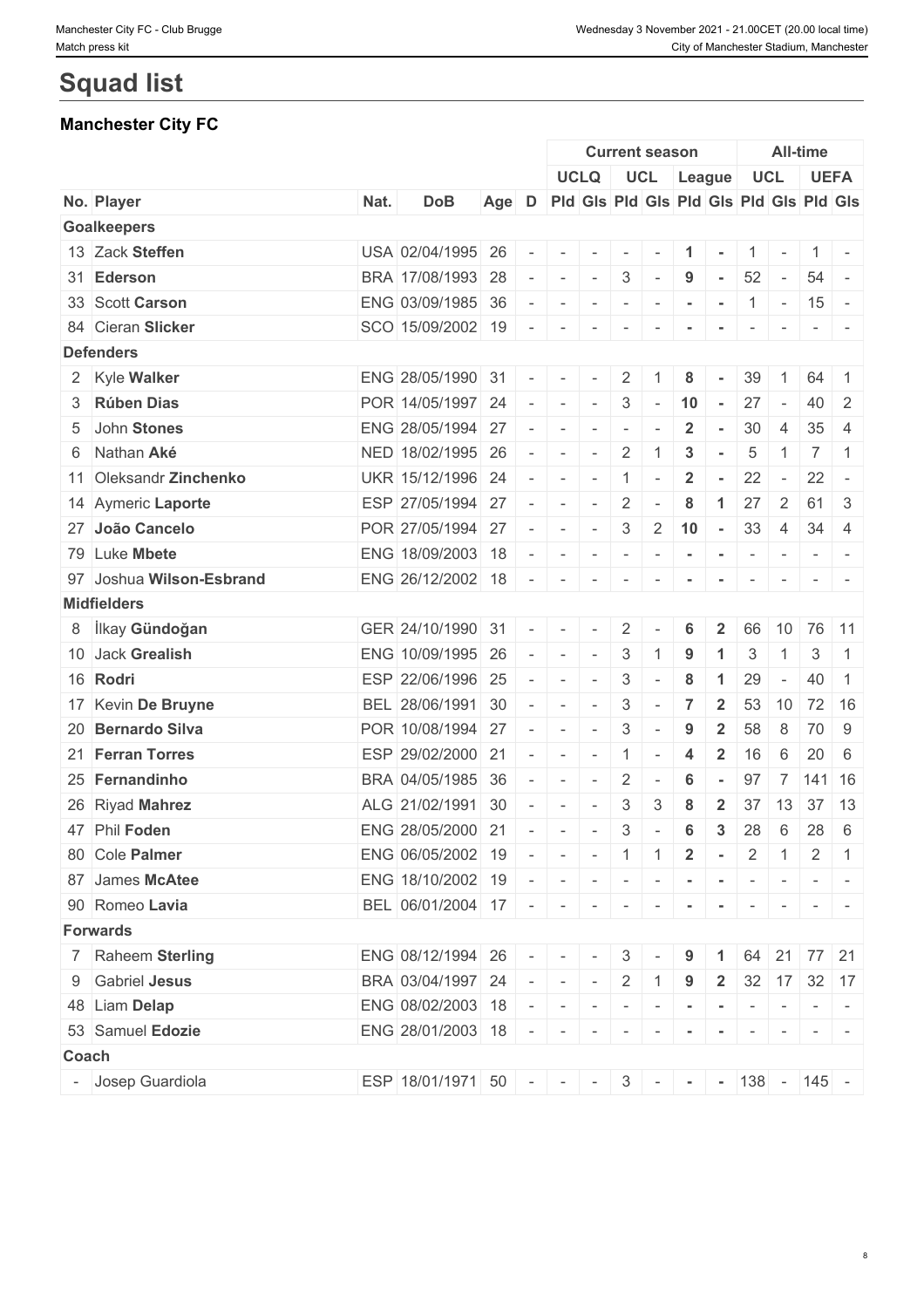### **Club Brugge**

|       |                          |      |                       |       |                          |                           |                                 |                          | <b>Current season</b>                   |                 |                      |                          |                          | <b>All-time</b>  |                                                                                   |
|-------|--------------------------|------|-----------------------|-------|--------------------------|---------------------------|---------------------------------|--------------------------|-----------------------------------------|-----------------|----------------------|--------------------------|--------------------------|------------------|-----------------------------------------------------------------------------------|
|       |                          |      |                       |       |                          |                           | <b>UCLQ</b>                     |                          | UCL League                              |                 |                      | <b>UCL</b>               |                          |                  | <b>UEFA</b>                                                                       |
|       | No. Player               | Nat. | <b>DoB</b>            | Age D |                          |                           |                                 |                          | Pid Gis Pid Gis Pid Gis Pid Gis Pid Gis |                 |                      |                          |                          |                  |                                                                                   |
|       | <b>Goalkeepers</b>       |      |                       |       |                          |                           |                                 |                          |                                         |                 |                      |                          |                          |                  |                                                                                   |
|       | 22 Simon Mignolet        |      | BEL 06/03/1988 33     |       | $\sim$                   | $\sim$                    | $\sim$                          | $3 \mid$                 | $\sim$                                  | $12 -$          |                      | 20                       | $\sim 10^{-10}$          | $47 -$           |                                                                                   |
|       | 33 Nick Shinton          |      | BEL 10/05/2001 20     |       |                          | $\sim$                    | $\sim$                          | $\sim$ $\sim$ $\sim$     |                                         |                 |                      |                          |                          |                  | $\sim$ 100 $\sim$ 100 $\sim$                                                      |
|       | 71 Jelle Van Neck        |      | BEL 07/03/2004 17     |       |                          | $\sim$                    | $\sim$                          | $\sim$                   | $\sim$                                  |                 |                      | $\overline{\phantom{a}}$ |                          |                  |                                                                                   |
|       | 81 Kiany Vroman          |      | BEL 21/01/2004 17     |       |                          | $\overline{\phantom{a}}$  | $\overline{\phantom{a}}$        | $\overline{\phantom{a}}$ |                                         |                 |                      |                          |                          |                  |                                                                                   |
|       | 91 Senne Lammens         |      | BEL 07/07/2002 19     |       | $\sim$                   | $\sim$                    | $\sim$                          | $\sim$                   | $\overline{\phantom{a}}$                |                 | $\sim$               | $\sim$                   | $\sim$                   |                  | $\frac{1}{2} \left( \frac{1}{2} \right) \left( \frac{1}{2} \right) = \frac{1}{2}$ |
|       | <b>Defenders</b>         |      |                       |       |                          |                           |                                 |                          |                                         |                 |                      |                          |                          |                  |                                                                                   |
|       | 2 Eduard Sobol           |      | UKR 20/04/1995 26     |       |                          | $\sim$                    |                                 | 3                        | $\sim$                                  | 11              | $\overline{1}$       | -11                      | $\sim$                   | $30 -$           |                                                                                   |
|       | 4 Stanley Nsoki          |      | FRA 09/04/1999 22     |       |                          | $\sim$                    | $\sim$                          | 3                        | $\sim$                                  | 9               | $\sim$               | 3                        | $\sim$                   |                  | $7 -$                                                                             |
|       | 5 Jack Hendry            |      | SCO 07/05/1995 26     |       |                          | $\sim$                    | $\overline{\phantom{a}}$        | 3                        |                                         | 6               |                      | 3                        | $\overline{\phantom{a}}$ | $11 -$           |                                                                                   |
|       | 11 Faitout Maouassa      |      | FRA 06/07/1998 23     |       | $\overline{\phantom{a}}$ | $\sim$                    | $\sim$                          | $\overline{1}$           | $\overline{\phantom{a}}$                | 5               |                      | 3                        | $\sim$                   | 6                | $\sim$                                                                            |
|       | 18 Federico Ricca        |      | URU 01/12/1994 26     |       |                          | $\overline{\phantom{a}}$  | $\sim$                          | $\mathbf{1}$             | $\overline{\phantom{a}}$                | 3               | $\sim$               | 7 <sup>1</sup>           | $\sim$                   | 12               | $\sim$                                                                            |
|       | 28 Ignace Van Der Brempt |      | BEL 01/04/2002 19     |       |                          | $\sim$                    | $\overline{\phantom{a}}$        | $\overline{2}$           |                                         | $\overline{7}$  |                      | 3                        | $\overline{\phantom{a}}$ | 5                | $\overline{\phantom{a}}$                                                          |
|       | 44 Brandon Mechele       |      | BEL 28/01/1993 28     |       |                          | $\sim$                    | $\sim$                          | $\vert 1 \vert$          | $-11$                                   |                 | $-15$                |                          | $\sim$ $-$               | 49 1             |                                                                                   |
|       | 72 Noah Mbamba-Muanda    |      | BEL 05/01/2005 16     |       | $\sim$                   | $\overline{\phantom{a}}$  | $\sim$                          | $\overline{1}$           |                                         | 9               | $\sim$               | 1                        | $\sim$                   | 1                |                                                                                   |
|       | 77 Clinton Mata          |      | ANG 07/11/1992 28     |       |                          | $\sim$                    | $\sim$                          | $\mathbf{3}$             | $-13$ 1                                 |                 |                      |                          |                          | $9 - 11 -$       |                                                                                   |
|       | 93 Denzel De Roeve       |      | BEL 10/08/2004 17     |       |                          | $\overline{\phantom{a}}$  | $\sim$                          | $\sim$                   | $\sim$                                  | $\blacksquare$  | $\sim$               | $\sim$                   | $\sim$                   |                  |                                                                                   |
|       | 95 lbe Hautekiet         |      |                       |       |                          |                           |                                 |                          |                                         |                 |                      |                          |                          |                  |                                                                                   |
|       |                          |      | BEL 13/04/2002 19     |       | $\sim$                   | $\sim$                    | $\sim$                          | $\overline{\phantom{a}}$ |                                         |                 |                      | $\overline{\phantom{a}}$ |                          | $ -$             |                                                                                   |
|       | <b>Midfielders</b>       |      |                       |       |                          |                           |                                 |                          |                                         |                 |                      |                          |                          |                  |                                                                                   |
|       | 3 Eder Balanta           |      | COL 28/02/1993 28     |       | S                        | $\sim$                    | $\sim$                          | 3 <sup>1</sup>           | $\sim$                                  | $11 \quad 1$    |                      | 24                       | $\sim$                   | $37 -$           |                                                                                   |
|       | 8 Ebeguowen Otasowie     |      | USA 06/01/2001 20     |       |                          | $\sim$                    | $\sim$                          | $\sim$                   |                                         |                 |                      | $\overline{\phantom{a}}$ | $\overline{\phantom{a}}$ |                  | $1 -$                                                                             |
|       | 16 Tibo Persyn           |      | BEL 13/03/2002 19     |       |                          | $\overline{\phantom{a}}$  | $\sim$                          | $\overline{\phantom{a}}$ |                                         | $\overline{2}$  | $\blacktriangleleft$ | $\overline{\phantom{a}}$ | $\overline{\phantom{a}}$ |                  | $-1$                                                                              |
|       | 20 Hans Vanaken          |      | BEL 24/08/1992 29     |       |                          | $\overline{\phantom{a}}$  | $\sim$                          | 3                        | 3                                       | 12              | $\overline{4}$       | 27                       | 9                        |                  | 53 14                                                                             |
|       | 25 Ruud Vormer           |      | NED 11/05/1988 33     |       |                          | $\sim$                    | $\overline{\phantom{a}}$        | 2                        |                                         | 11              | 4                    | 22                       | 2                        | 63 4             |                                                                                   |
|       | 26 Mats Rits             |      | BEL 18/07/1993 28     |       |                          | $\equiv$                  | $\sim$                          | 3                        | $1$ 10 1                                |                 |                      | 18                       | $\overline{1}$           | 26               | $\overline{1}$                                                                    |
|       | 87 Lukas Mondele         |      | BEL 29/03/2004 17     |       | $\sim$                   |                           |                                 |                          | .                                       |                 |                      |                          |                          |                  | $-1$                                                                              |
|       | 89 Lynnt Audoor          |      | BEL 13/10/2003 18     |       |                          | $\sim$                    | $\sim$                          | $\sim$                   | $\sim$                                  | $\blacksquare$  | $\sim$               | $\sim$                   | $\sim$                   | $\sim$ 100 $\pm$ |                                                                                   |
|       | 92 Arne Engels           |      | BEL 08/09/2003 18     |       | $\sim$                   | $\sim$ $-$                | $\sim$                          | $\sim$                   |                                         |                 | $\sim$               |                          |                          |                  |                                                                                   |
|       | 98 Cisse Sandra          |      | BEL 16/12/2003 17 - - |       |                          |                           | $\sim$                          | $\sim$                   | $\sim$                                  | $\sim$          | $\sim$               | $\overline{\phantom{a}}$ | $\sim$                   |                  | $\mathcal{L} = \{ \mathcal{L} \mid \mathcal{L} = \mathcal{L} \}$                  |
|       | <b>Forwards</b>          |      |                       |       |                          |                           |                                 |                          |                                         |                 |                      |                          |                          |                  |                                                                                   |
|       | 7 Wesley                 |      | BRA 24/11/1996 24     |       |                          |                           | $\sim$                          | $\overline{1}$           |                                         | $\overline{2}$  |                      | 12                       | $\overline{2}$           | $17 \mid 5$      |                                                                                   |
|       | 10 Noa Lang              |      | NED 17/06/1999 22     |       | $\sim$                   | $\sim$                    | $\sim$                          | $\mathbf{3}$             | $\sim$                                  | 13              | $\mathbf{3}$         | 12                       | -1                       | 12               |                                                                                   |
|       | 19 Kamal Sowah           |      | GHA 09/01/2000 21     |       | $\overline{\phantom{a}}$ | $\sim$                    | $\sim$                          | $\mathbf{3}$             | $\sim$                                  | $5\phantom{.0}$ | $\sim$               | $\mathbf{3}$             | $\sim$                   | 3                | $\sim$                                                                            |
|       | 21 José Izquierdo        |      | COL 07/07/1992 29     |       |                          | $\sim$                    | $\sim$                          | $\sim$                   |                                         |                 |                      | 4                        | $\overline{1}$           | $18$ 1           |                                                                                   |
|       | 29 Bas Dost              |      | NED 31/05/1989 32     |       | $\overline{\phantom{a}}$ | $\sim$                    | $\sim$                          | $-1$                     | $\sim$                                  | 10              | $\mathbf{3}$         | 19                       | 4                        | 43 9             |                                                                                   |
|       | 30 Daniel Perez          |      | VEN 17/01/2002 19     |       |                          |                           | $\mathcal{A}=\{1,2,3,4,5,6,6\}$ |                          | $\sim$                                  | $\mathbf{3}$    |                      |                          |                          |                  |                                                                                   |
|       | 32 Antonio Nusa          |      | NOR 17/04/2005 16     |       |                          | $\sim$                    | $\sim$                          | $\sim$                   |                                         |                 |                      | $\overline{\phantom{a}}$ |                          |                  |                                                                                   |
|       |                          |      |                       |       |                          |                           |                                 |                          |                                         |                 |                      |                          |                          |                  |                                                                                   |
|       | 85 Noah Aelterman        |      | BEL 07/04/2001 20     |       |                          | $\sim$                    |                                 | $\overline{\phantom{a}}$ |                                         |                 |                      |                          |                          |                  |                                                                                   |
|       | 90 Charles De Ketelaere  |      | BEL 10/03/2001 20     |       | $\sim$                   | $\mathbf{r} = \mathbf{r}$ | $\sim$                          | $\mathbf{3}$             | $-$ 13 4 13                             |                 |                      |                          | $\overline{2}$           | $16 \mid 2$      |                                                                                   |
|       | 96 Mathis Servais        |      | BEL 23/11/2004 16     |       |                          | $\sim$                    | $\sim$                          | $\sim$                   | $\sim$                                  |                 | $\sim$               | $\sim$                   |                          |                  |                                                                                   |
|       | 99 Romeo Vermant         |      | BEL 24/01/2004 17     |       | $\overline{\phantom{a}}$ | $\sim$                    |                                 | $\overline{\phantom{a}}$ |                                         |                 |                      |                          |                          |                  | $\frac{1}{2} \left( \frac{1}{2} \right) \left( \frac{1}{2} \right) = \frac{1}{2}$ |
| Coach |                          |      |                       |       |                          |                           |                                 |                          |                                         |                 |                      |                          |                          |                  |                                                                                   |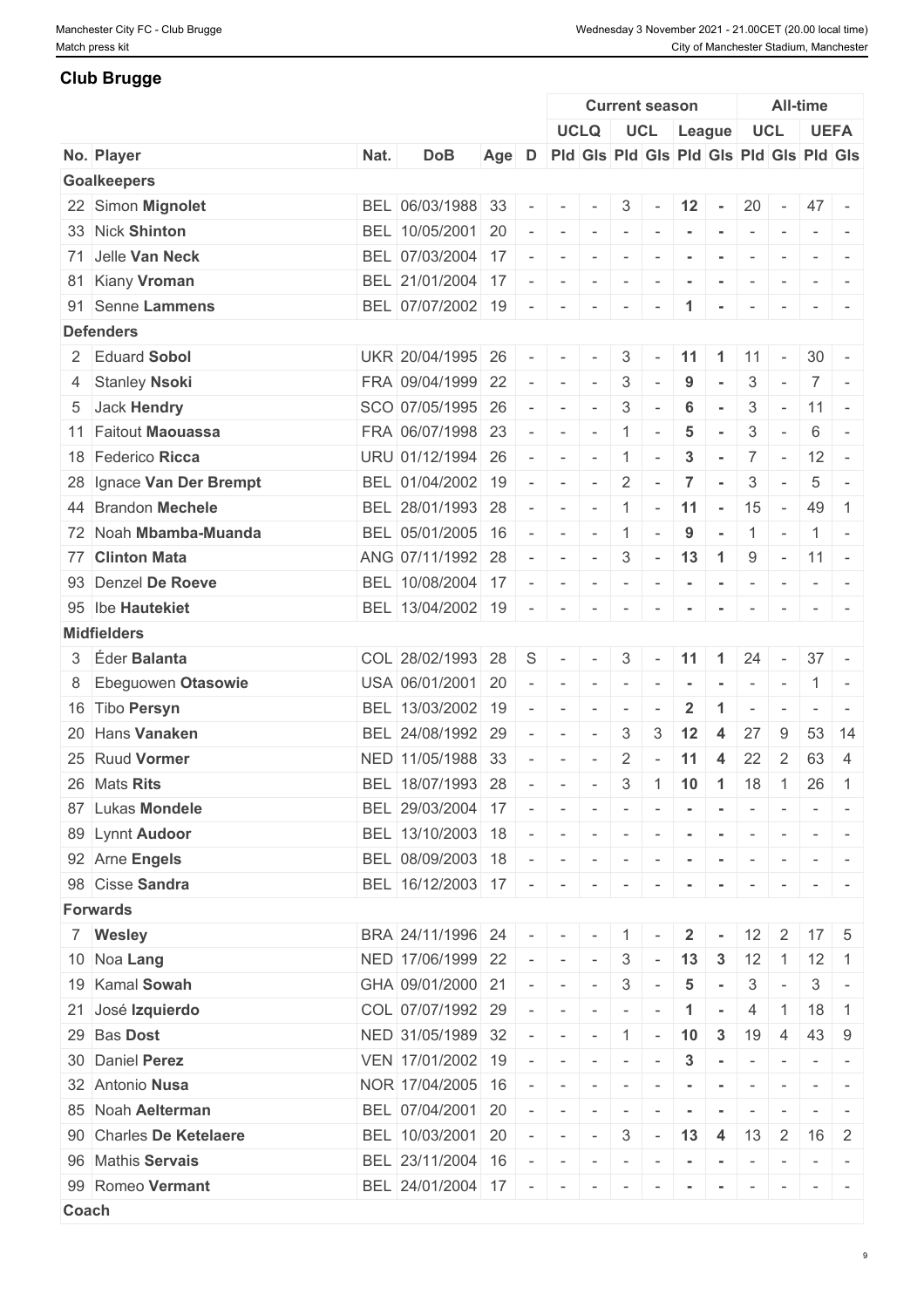| <b>Club Brugge</b>      |  |                                                                   |  |             |            |                       |        |            |                 |  |
|-------------------------|--|-------------------------------------------------------------------|--|-------------|------------|-----------------------|--------|------------|-----------------|--|
|                         |  |                                                                   |  |             |            | <b>Current season</b> |        |            | <b>All-time</b> |  |
|                         |  |                                                                   |  | <b>UCLQ</b> | <b>UCL</b> |                       | League | <b>UCL</b> | <b>UEFA</b>     |  |
| <b>Philippe Clement</b> |  | BEL 22/03/1974   47   -   -   -   3   -   -   -   15   -   36   - |  |             |            |                       |        |            |                 |  |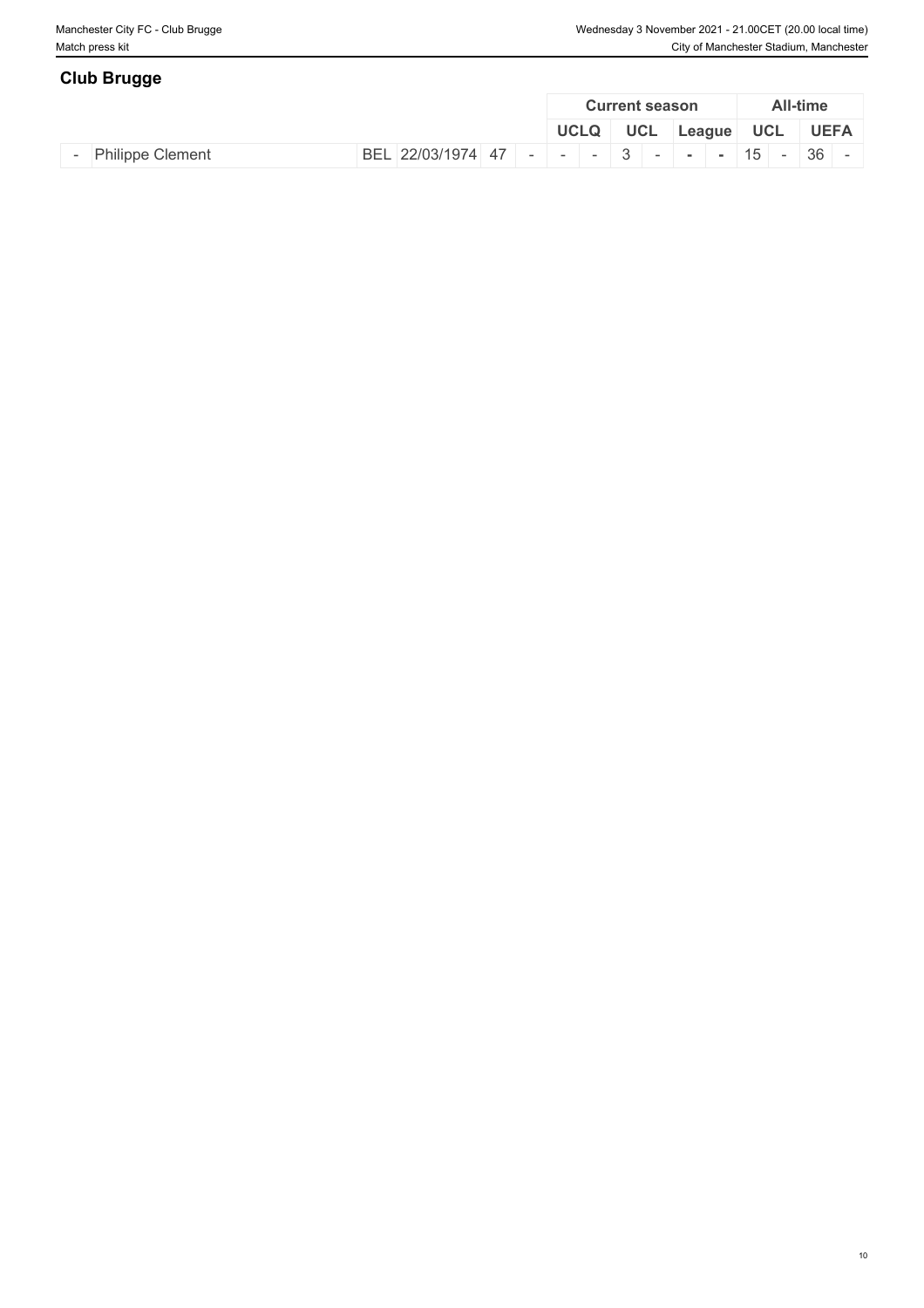# **Match officials**

| <b>Referee</b>                           | Antonio Mateu Lahoz (ESP)                          |  |
|------------------------------------------|----------------------------------------------------|--|
| <b>Assistant referees</b>                | Pau Cebrián Devís (ESP), Roberto del Palomar (ESP) |  |
| <b>Video Assistant Referee</b>           | Ricardo de Burgos (ESP)                            |  |
| <b>Assistant Video Assistant Referee</b> | Christian Dingert (GER)                            |  |
| <b>Fourth official</b>                   | Santiago Jaime Latre (ESP)                         |  |
| <b>UEFA Delegate</b>                     | Neil Morrow (NIR)                                  |  |
| <b>UEFA Referee observer</b>             | Francesco Bianchi (SUI)                            |  |
|                                          |                                                    |  |

# **Referee**

| <b>Name</b>         | <b>UEFA</b><br><b>Champions</b><br>Date of birth<br>League<br>matches | <b>UEFA matches</b> |
|---------------------|-----------------------------------------------------------------------|---------------------|
| Antonio Mateu Lahoz | 12/03/1977<br>45                                                      | 99                  |

### **Antonio Mateu Lahoz**

**Referee since:** 1992 **First division:** 2008 **FIFA badge:** 2011

**Tournaments:** UEFA EURO 2020, 2018 FIFA World Cup, 2017 FIFA U-20 World Cup, 2016 Olympic Games, 2015 FIFA U-20 World Cup

#### **Finals**

2021 UEFA Champions League

# **UEFA Champions League matches involving teams from the two countries involved in this match**

| <b>Date</b> | <b>Competition</b> | <b>Stage</b><br>reached | <b>Home Away</b>                         | <b>Result</b> | Venue         |
|-------------|--------------------|-------------------------|------------------------------------------|---------------|---------------|
| 26/11/2013  | <b>UCL</b>         | GS                      | Arsenal FC Olympique de Marseille        | $2 - 0$       | London        |
| 30/09/2014  | <b>UCL</b>         | GS                      | Sporting Clube de Portugal Chelsea FC    | $0 - 1$       | Lisbon        |
| 26/11/2014  | <b>UCL</b>         | GS                      | PFC Ludogorets 1945 Liverpool FC         | $2 - 2$       | Sofia         |
| 26/08/2015  | <b>UCL</b>         | PO                      | Club Brugge Manchester United FC         | $0 - 4$       | <b>Bruges</b> |
| 29/09/2015  | <b>UCL</b>         | GS                      | FC Porto Chelsea FC                      | $2 - 1$       | Porto         |
| 24/02/2016  | <b>UCL</b>         | R <sub>16</sub>         | FC Dynamo Kyiv Manchester City FC        | $1 - 3$       | Kyiv          |
| 27/09/2016  | <b>UCL</b>         | GS                      | PFC CSKA Moskva Tottenham Hotspur        | $0 - 1$       | <b>Moscow</b> |
| 21/02/2017  | <b>UCL</b>         | R <sub>16</sub>         | Manchester City FC AS Monaco FC          | $5 - 3$       | Manchester    |
| 17/10/2017  | <b>UCL</b>         | GS                      | Manchester City FC SSC Napoli            | $2 - 1$       | Manchester    |
| 10/04/2018  | <b>UCL</b>         | QF                      | Manchester City FC Liverpool FC          | $1 - 2$       | Manchester    |
| 06/11/2018  | <b>UCL</b>         | GS                      | FK Crvena zvezda Liverpool FC            | $2 - 0$       | Belgrade      |
| 13/02/2019  | <b>UCL</b>         | R <sub>16</sub>         | Tottenham Hotspur Borussia Dortmund      | $3-0$         | London        |
| 09/04/2019  | <b>UCL</b>         | QF                      | Liverpool FC FC Porto                    | $2 - 0$       | Liverpool     |
| 30/04/2019  | <b>UCL</b>         | <b>SF</b>               | Tottenham Hotspur AFC Ajax               | $0 - 1$       | London        |
| 20/10/2020  | <b>UCL</b>         | GS                      | Paris Saint-Germain Manchester United FC | $1 - 2$       | Paris         |
| 08/12/2020  | <b>UCL</b>         | GS                      | RB Leipzig Manchester United FC          | $3 - 2$       | Leipzig       |
| 29/05/2021  | <b>UCL</b>         | Final                   | Manchester City FC Chelsea FC            | $0 - 1$       | Porto         |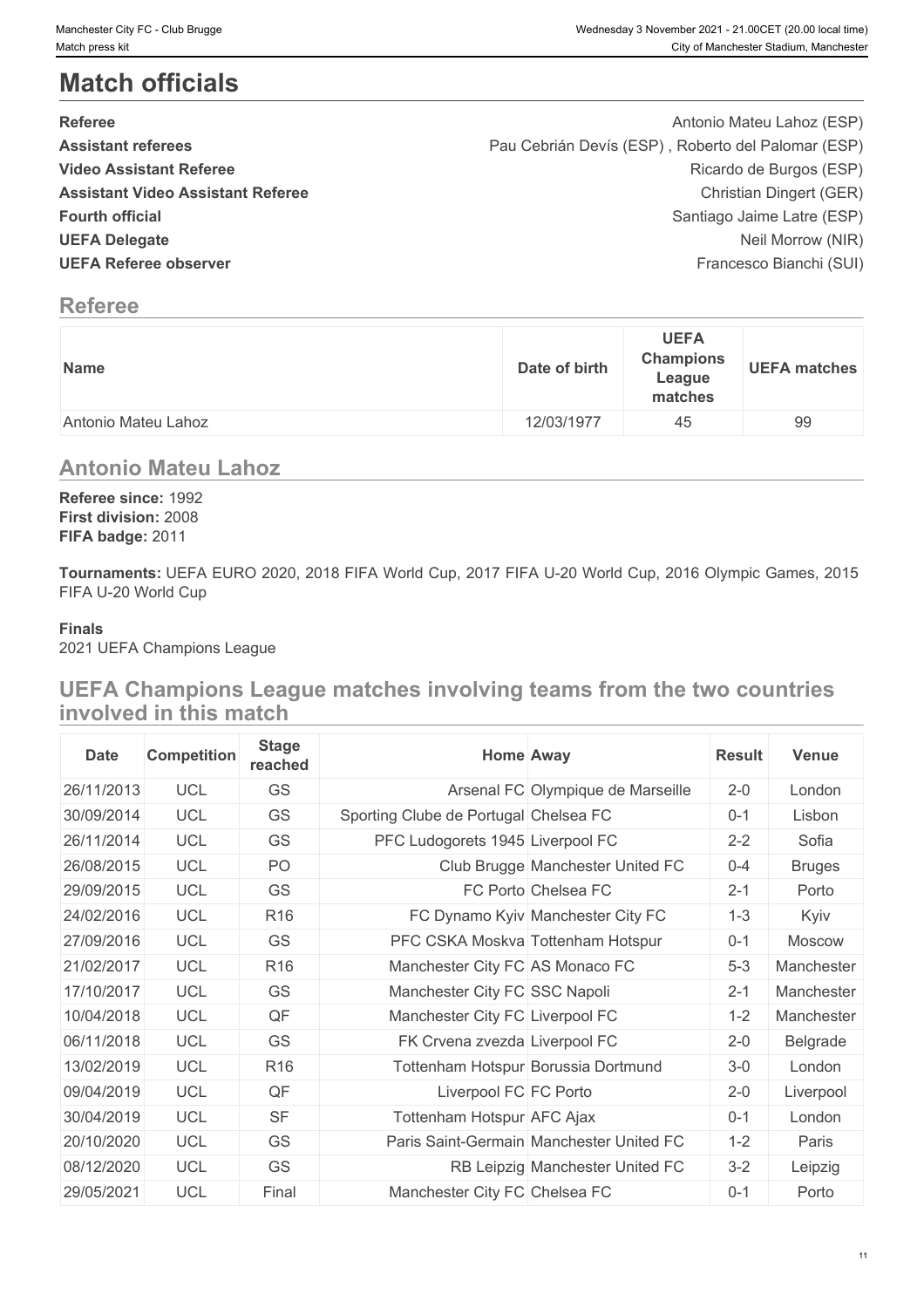# **Other matches involving teams from either of the two countries involved in this match**

| <b>Date</b> | <b>Competition</b> | <b>Stage</b><br>reached | <b>Home Away</b>                             | <b>Result</b> | <b>Venue</b>    |
|-------------|--------------------|-------------------------|----------------------------------------------|---------------|-----------------|
| 23/08/2012  | UEL                | PO                      | KSC Lokeren OV FC Viktoria Plzeň             | $2 - 1$       | <b>Brussels</b> |
| 04/10/2012  | UEL                | GS                      | Newcastle United FC FC Girondins de Bordeaux | $3-0$         | Newcastle       |
| 07/03/2013  | UEL                | R <sub>16</sub>         | Tottenham Hotspur FC Internazionale Milano   | $3-0$         | London          |
| 26/11/2013  | <b>UCL</b>         | GS                      | Arsenal FC Olympique de Marseille            | $2 - 0$       | London          |
| 20/02/2014  | UEL                | <b>R32</b>              | FC Dnipro Tottenham Hotspur                  | $1 - 0$       | Dnipro          |
| 30/09/2014  | <b>UCL</b>         | <b>GS</b>               | Sporting Clube de Portugal Chelsea FC        | $0 - 1$       | Lisbon          |
| 26/11/2014  | <b>UCL</b>         | <b>GS</b>               | PFC Ludogorets 1945 Liverpool FC             | $2 - 2$       | Sofia           |
| 26/08/2015  | <b>UCL</b>         | PO                      | Club Brugge Manchester United FC             | $0 - 4$       | <b>Bruges</b>   |
| 29/09/2015  | <b>UCL</b>         | <b>GS</b>               | FC Porto Chelsea FC                          | $2 - 1$       | Porto           |
| 24/02/2016  | <b>UCL</b>         | R <sub>16</sub>         | FC Dynamo Kyiv Manchester City FC            | $1 - 3$       | Kyiv            |
| 17/03/2016  | UEL                | R <sub>16</sub>         | RSC Anderlecht FC Shakhtar Donetsk           | $0 - 1$       | <b>Brussels</b> |
| 29/03/2016  | FRIE.              | GS-FT                   | <b>England Netherlands</b>                   | $1 - 2$       | London          |
| 27/09/2016  | <b>UCL</b>         | <b>GS</b>               | PFC CSKA Moskva Tottenham Hotspur            | $0 - 1$       | Moscow          |
| 21/02/2017  | <b>UCL</b>         | R <sub>16</sub>         | Manchester City FC AS Monaco FC              | $5 - 3$       | Manchester      |
| 17/10/2017  | <b>UCL</b>         | <b>GS</b>               | Manchester City FC SSC Napoli                | $2 - 1$       | Manchester      |
| 10/04/2018  | <b>UCL</b>         | QF                      | Manchester City FC Liverpool FC              | $1 - 2$       | Manchester      |
| 12/10/2018  | <b>UNL</b>         | GS-FT                   | <b>Belgium Switzerland</b>                   | $2 - 1$       | <b>Brussels</b> |
| 06/11/2018  | <b>UCL</b>         | <b>GS</b>               | FK Crvena zvezda Liverpool FC                | $2 - 0$       | Belgrade        |
| 13/02/2019  | <b>UCL</b>         | R <sub>16</sub>         | Tottenham Hotspur Borussia Dortmund          | $3-0$         | London          |
| 09/04/2019  | <b>UCL</b>         | QF                      | Liverpool FC FC Porto                        | $2 - 0$       | Liverpool       |
| 30/04/2019  | <b>UCL</b>         | <b>SF</b>               | Tottenham Hotspur AFC Ajax                   | $0 - 1$       | London          |
| 14/11/2019  | <b>EURO</b>        | QR                      | England Montenegro                           | $7-0$         | London          |
| 20/10/2020  | <b>UCL</b>         | <b>GS</b>               | Paris Saint-Germain Manchester United FC     | $1 - 2$       | Paris           |
| 08/12/2020  | <b>UCL</b>         | GS                      | RB Leipzig Manchester United FC              | $3 - 2$       | Leipzig         |
| 29/05/2021  | <b>UCL</b>         | Final                   | Manchester City FC Chelsea FC                | $0 - 1$       | Porto           |
| 12/06/2021  | <b>EURO</b>        | GS-FT                   | Belgium Russia                               | $3-0$         | St Petersburg   |
| 18/06/2021  | <b>EURO</b>        | GS-FT                   | England Scotland                             | $0-0$         | London          |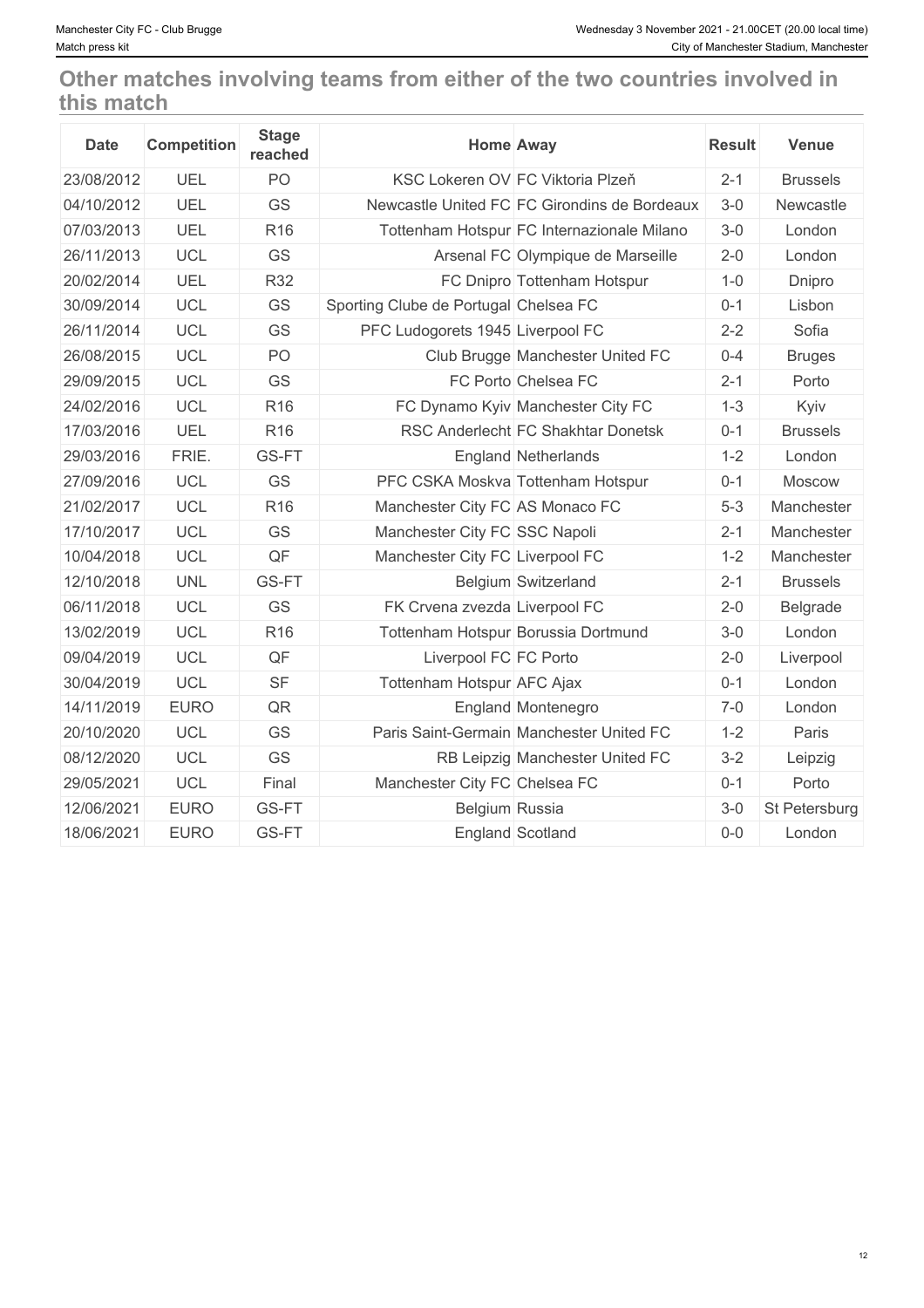# **Fixtures and results**

### **Manchester City FC**

| <b>Date</b>       | <b>Competition</b> | Opponent                                | <b>Result</b>                    | <b>Goalscorers</b>                                                                  |
|-------------------|--------------------|-----------------------------------------|----------------------------------|-------------------------------------------------------------------------------------|
| 15/08/2021        | League             | Tottenham Hotspur (A)                   | $0 - 1$                          |                                                                                     |
| 21/08/2021        | League             | Norwich City FC (H)                     | $5-0$<br>W                       | Krul 7 (og), Grealish 22, Laporte 64, Sterling<br>71, Mahrez 84                     |
| 28/08/2021 League |                    | Arsenal FC (H)                          | W<br>$5-0$                       | Gündoğan 7, Ferran Torres 12, 84, Jesus 43,<br>Rodri 53                             |
| 11/09/2021        | League             | Leicester City FC (A)                   | W                                | 1-0 Bernardo Silva 62                                                               |
| 15/09/2021 UCL    |                    | RB Leipzig (H)                          | $6 - 3$<br>W                     | Aké 16, Mukiele 28 (og), Mahrez 45+2 (P),<br>Grealish 56, João Cancelo 75, Jesus 85 |
| 18/09/2021        | League             | Southampton FC (H)                      | D<br>$0-0$                       |                                                                                     |
| 21/09/2021 Cup    |                    | Wycombe Wanderers FC (H)                | $6 - 1$<br>W                     | De Bruyne 29, Mahrez 43, 83, Foden 45+1,<br>Ferran Torres 71, Palmer 88             |
| 25/09/2021        | League             | Chelsea FC (A)                          | W                                | $1-0$ Jesus 53                                                                      |
| 28/09/2021        | UCL                | Paris Saint-Germain (A)                 | $0 - 2$<br>L                     |                                                                                     |
| 03/10/2021 League |                    | Liverpool FC (A)                        | D                                | 2-2 Foden 69, De Bruyne 81                                                          |
| 16/10/2021        | League             | Burnley FC (H)                          | W                                | 2-0 Bernardo Silva 12, De Bruyne 70                                                 |
| 19/10/2021 UCL    |                    | Club Brugge (A)                         | $5 - 1$<br>W                     | João Cancelo 30, Mahrez 43 (P), 84, Walker<br>53, Palmer 67                         |
| 23/10/2021        | League             | Brighton & Hove Albion FC<br>(A)        | W                                | 4-1 Gündoğan 13, Foden 28, 31, Mahrez 90+5                                          |
| 27/10/2021 Cup    |                    | West Ham United FC (A)                  | D<br>$0-0$ (aet, $3-$<br>5 pens) |                                                                                     |
| 30/10/2021 League |                    | Crystal Palace FC (H)                   | $0 - 2$                          |                                                                                     |
| 03/11/2021 UCL    |                    | Club Brugge (H)                         |                                  |                                                                                     |
| 06/11/2021        | League             | Manchester United FC (A)                |                                  |                                                                                     |
| 21/11/2021        | League             | Everton FC (H)                          |                                  |                                                                                     |
| 24/11/2021        | <b>UCL</b>         | Paris Saint-Germain (H)                 |                                  |                                                                                     |
| 28/11/2021 League |                    | West Ham United FC (H)                  |                                  |                                                                                     |
| 01/12/2021 League |                    | Aston Villa FC (A)                      |                                  |                                                                                     |
| 04/12/2021 League |                    | Watford FC (A)                          |                                  |                                                                                     |
| 07/12/2021 UCL    |                    | RB Leipzig (A)                          |                                  |                                                                                     |
| 11/12/2021 League |                    | <b>Wolverhampton Wanderers</b><br>FC(H) |                                  |                                                                                     |
| 14/12/2021 League |                    | Leeds United (H)                        |                                  |                                                                                     |
| 19/12/2021 League |                    | Newcastle United FC (A)                 |                                  |                                                                                     |
| 26/12/2021 League |                    | Leicester City FC (H)                   |                                  |                                                                                     |
| 29/12/2021 League |                    | Brentford FC (A)                        |                                  |                                                                                     |
| 01/01/2022 League |                    | Arsenal FC (A)                          |                                  |                                                                                     |
| 15/01/2022 League |                    | Chelsea FC (H)                          |                                  |                                                                                     |
| 22/01/2022 League |                    | Southampton FC (A)                      |                                  |                                                                                     |
| 09/02/2022 League |                    | Brentford FC (H)                        |                                  |                                                                                     |
| 12/02/2022 League |                    | Norwich City FC (A)                     |                                  |                                                                                     |
| 19/02/2022 League |                    | Tottenham Hotspur (H)                   |                                  |                                                                                     |
| 26/02/2022 League |                    | Everton FC (A)                          |                                  |                                                                                     |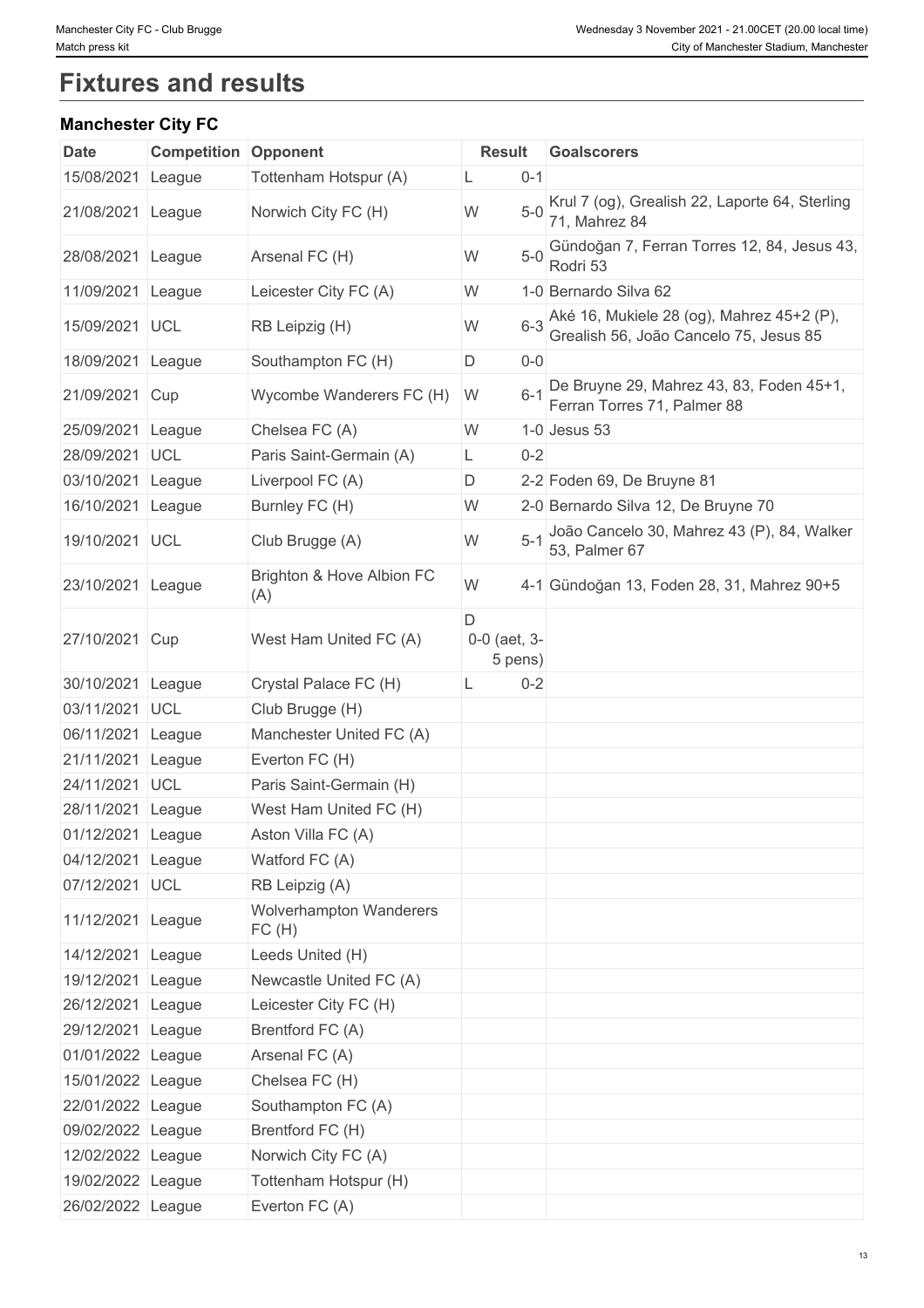### **Manchester City FC**

| 05/03/2022 League | Manchester United FC (H)         |  |  |
|-------------------|----------------------------------|--|--|
| 12/03/2022 League | Crystal Palace FC (A)            |  |  |
| 19/03/2022 League | Brighton & Hove Albion FC<br>(H) |  |  |
| 02/04/2022 League | Burnley FC (A)                   |  |  |
| 09/04/2022 League | Liverpool FC (H)                 |  |  |
| 16/04/2022 League | Wolverhampton Wanderers<br>FC(A) |  |  |
| 23/04/2022 League | Watford FC (H)                   |  |  |
| 30/04/2022 League | Leeds United (A)                 |  |  |
| 07/05/2022 League | Newcastle United FC (H)          |  |  |
| 15/05/2022 League | West Ham United FC (A)           |  |  |
| 22/05/2022 League | Aston Villa FC (H)               |  |  |
|                   |                                  |  |  |

| Pos. Clubs                   | P               | W               | D              |                |    |   | L GF GA Pts                 |
|------------------------------|-----------------|-----------------|----------------|----------------|----|---|-----------------------------|
| 1 Chelsea FC                 | 10 <sup>°</sup> | 8               |                |                | 26 |   | $3 \mid 25$                 |
| 2 Liverpool FC               | 10              | $6\phantom{1}$  | $\overline{4}$ | $\mathbf 0$    | 29 | 8 | 22                          |
| 3 Manchester City FC         | 10              | $6\phantom{1}$  | $\overline{2}$ | $\overline{2}$ | 20 | 6 | 20                          |
| 4 West Ham United FC         | 10              | $6\phantom{.}6$ | 2              | $\overline{2}$ | 20 |   | $11 \mid 20$                |
| 5 Manchester United FC       | 10              | 5               | 2              | 3              |    |   | 19 15 17                    |
| 6 Arsenal FC                 | 10              | $5\phantom{.0}$ | $\overline{2}$ | 3 <sup>1</sup> |    |   | $12$ 13 17                  |
| 7 Wolverhampton Wanderers FC | 10              | 5               |                | $\overline{4}$ | 11 |   | $10$ 16                     |
| 8 Brighton & Hove Albion FC  | 10              | $\overline{4}$  | $\overline{4}$ |                |    |   | $2 \mid 11 \mid 11 \mid 16$ |
| 9 Tottenham Hotspur          | 10              | $5\phantom{.0}$ | $\overline{0}$ | 5              | 9  |   | 16 15                       |
| 10 Everton FC                | 10 <sup>°</sup> | $\overline{4}$  | 2              | $\overline{4}$ |    |   | 16 16 14                    |
| 11 Leicester City FC         | 10              | $\overline{4}$  | 2              | $\overline{4}$ | 15 |   | 17 14                       |
| 12 Brentford FC              | 10              | $\mathbf{3}$    | 3              | $\overline{4}$ |    |   | $12$ 12 12                  |
| 13 Crystal Palace FC         | 10              | $\overline{2}$  | 6              | $2^{\circ}$    |    |   | $13 \mid 14 \mid 12$        |
| 14 Southampton FC            | 10              | $\overline{2}$  | 5              | 3              | 9  |   | $12$ 11                     |
| 15 Aston Villa FC            | 10              | $\mathbf{3}$    |                | 6              |    |   | $14$ 19 10                  |
| 16 Watford FC                | 10              | $\mathbf{3}$    |                | 6              | 12 |   | $18$ 10                     |
| 17 Leeds United              | 10              | $\overline{2}$  | 4              | $\overline{4}$ | 10 |   | 17 10                       |
| 18 Burnley FC                | 10              |                 | $\overline{4}$ | 5              | 10 |   | 16 7                        |
| 19 Newcastle United FC       | 10 <sup>°</sup> | $\overline{0}$  | 4              | 6              | 11 |   | 23 4                        |
| 20 Norwich City FC           | 10              | $\overline{0}$  | 2              | 8              | 3  |   | $25 \quad 2$                |
|                              |                 |                 |                |                |    |   |                             |

### **Club Brugge**

| <b>Date</b> | <b>Competition Opponent</b> |                                   | <b>Result</b> | <b>Goalscorers</b>                                 |
|-------------|-----------------------------|-----------------------------------|---------------|----------------------------------------------------|
| 25/07/2021  | League                      | KAS Eupen (H)                     |               | 2-2 Dost 56 (P), De Ketelaere $90+13$              |
| 01/08/2021  | League                      | Union Saint-Gilloise (A)          | W             | 1-0 Sobol 84                                       |
| 06/08/2021  | League                      | Cercle Brugge KSV (H)             | D.            | 1-1 Vormer $35$                                    |
| 15/08/2021  | League                      | SV Zulte Waregem (A)              | $4-0$<br>W    | Lang 42, Vormer 65, Vanaken 69, De<br>Ketelaere 75 |
| 22/08/2021  | League                      | <b>KFCO Beerschot Wilrijk (H)</b> | W             | 3-2 Balanta 4, De Ketelaere 30, Persyn 55          |
| 29/08/2021  | League                      | KAA Gent (A)                      |               | 1-6 Vanaken 65                                     |
| 10/09/2021  | League                      | KV Oostende (H)                   | W             | 3-0 Lang 23, 80, Vanaken 56                        |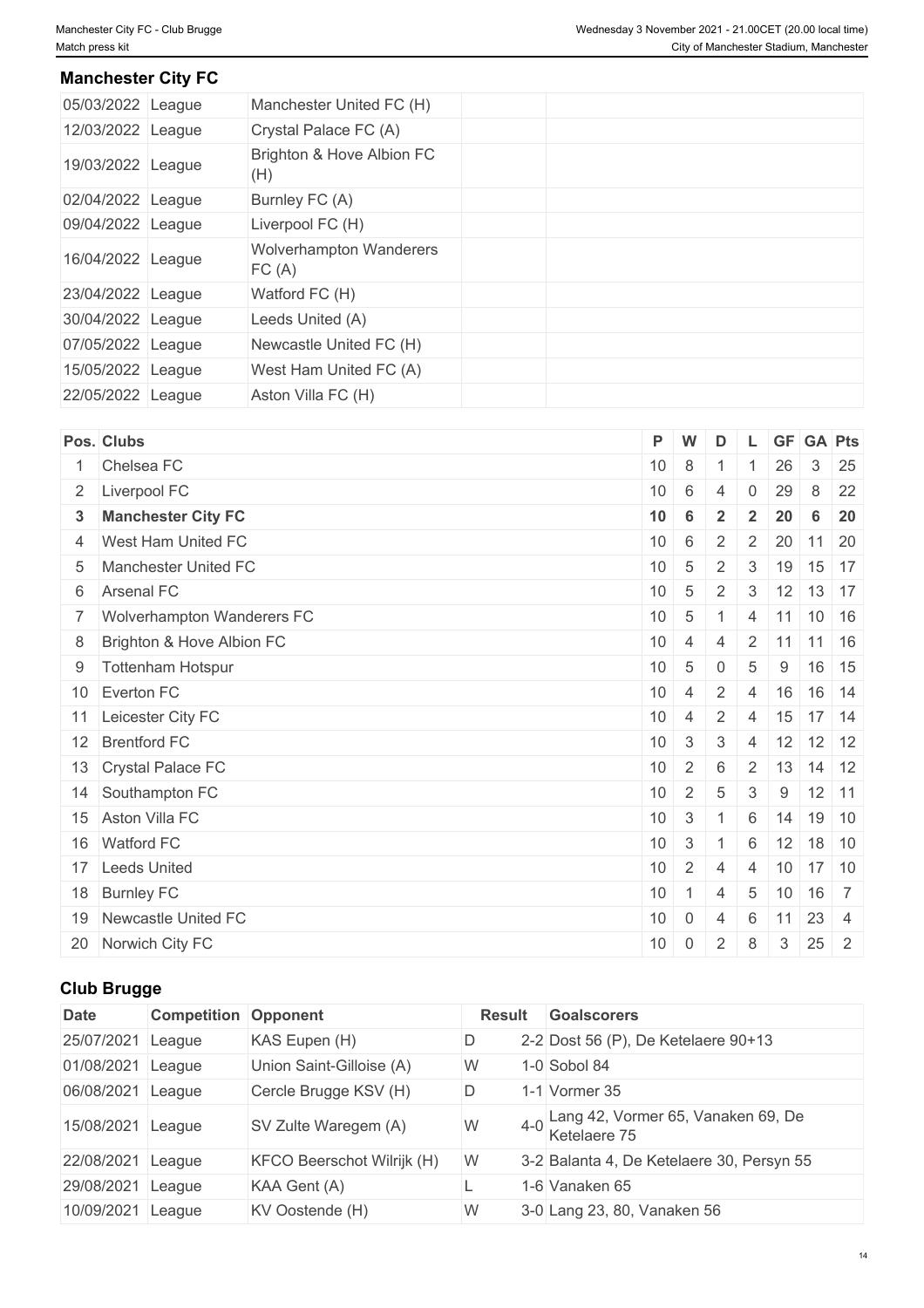**Club Brugge**

#### D 1-1 Vanaken 27 18/09/2021 League R. Charleroi SC (A) No. 1-0 De Ketelaere 90+2 D 1-1 Clinton Mata 77 W 2-1 28/09/2021 UCL RB Leipzig (A) Vanaken 22, Rits 40 D 1-1 Rits 15 W 2-0 Vormer 32, 45+1  $L \qquad 1-5$  Vanaken 81 D  $1-1$  Vanaken  $45+2$ W 3-0 27/10/2021 Cup KMSK Deinze (H) Izquierdo 48, Dost 75, 76 W 2-1 Dost 1, 49 15/09/2021 UCL Paris Saint-Germain (H) 24/09/2021 League Oud-Heverlee Leuven (H) 03/10/2021 League RSC Anderlecht (A) D 1-1 Rits 15  $15/10/2021$  League KV Kortrijk (H) 19/10/2021 UCL Manchester City FC (H)  $24/10/2021$  League Royal Antwerp FC (A)  $30/10/2021$  League K. Sint-Truidense VV (A) 03/11/2021 UCL Manchester City FC (A) 07/11/2021 League R. Standard de Liège (H) 19/11/2021 League KV Mechelen (A) 24/11/2021 UCL RB Leipzig (H) 28/11/2021 League KRC Genk (A) 04/12/2021 League RFC Seraing (H) 07/12/2021 UCL Paris Saint-Germain (A) 11/12/2021 League SV Zulte Waregem (H) 15/12/2021 League Oud-Heverlee Leuven (A) 18/12/2021 League RSC Anderlecht (H) 26/12/2021 League Cercle Brugge KSV (A) 15/01/2022 League K. Sint-Truidense VV (H) 22/01/2022 League R. Standard de Liège (A) 26/01/2022 League Union Saint-Gilloise (H) 29/01/2022 League KV Kortrijk (A) 05/02/2022 League KAA Gent (H) 12/02/2022 League R. Charleroi SC (H) 19/02/2022 League KAS Eupen (A) 26/02/2022 League Royal Antwerp FC (H) 05/03/2022 League RFC Seraing (A) 12/03/2022 League KV Oostende (A) 19/03/2022 League KRC Genk (H) 02/04/2022 League KFCO Beerschot Wilrijk (A) 09/04/2022 League KV Mechelen (H)

| Pos. Clubs           | P W                |                         | D  |           | L GF GA Pts                                       |  |
|----------------------|--------------------|-------------------------|----|-----------|---------------------------------------------------|--|
| Union Saint-Gilloise | $13 \mid 9$        |                         |    | $\vert$ 3 | 29 13 28                                          |  |
| 2 Club Brugge        | $13 \mid 7 \mid 5$ |                         |    |           | 23 15 26                                          |  |
| 3 Royal Antwerp FC   | 13                 | $\vert 7 \vert$         | 3  |           | $3 \mid 23 \mid 16 \mid 24$                       |  |
| 4 KV Mechelen        |                    |                         |    |           | $13 \mid 7 \mid 2 \mid 4 \mid 25 \mid 23 \mid 23$ |  |
| 5 R. Charleroi SC    | $13 \quad 6$       |                         | 5  |           | 2   25   14   23                                  |  |
| 6 RSC Anderlecht     | 13                 | 5 <sup>5</sup>          | 6  |           | 2 27 18 21                                        |  |
| 7 KRC Genk           |                    | $13 \mid 6 \mid 2 \mid$ |    |           | 5 27 22 20                                        |  |
| 8 KAS Eupen          |                    | $13 \mid 6 \mid 2 \mid$ |    |           | 5 23 20 20                                        |  |
| 9 KV Kortrijk        |                    | $13 \mid 5 \mid$        | -4 | 4         | $16$ 15 19                                        |  |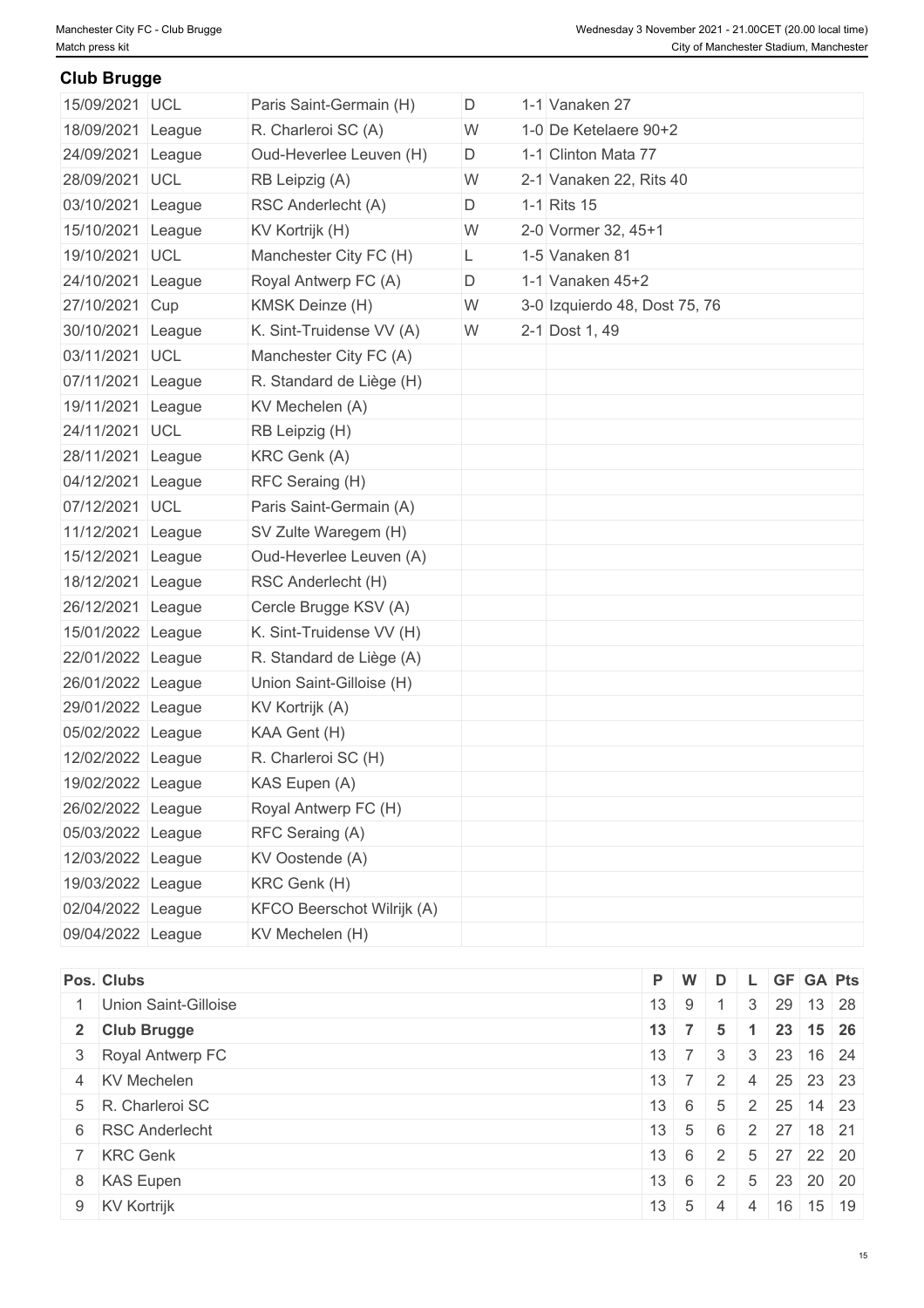| Pos. Clubs                                 |                           |           |          |   | $P$ W D L GF GA Pts         |  |
|--------------------------------------------|---------------------------|-----------|----------|---|-----------------------------|--|
|                                            |                           |           |          |   |                             |  |
| 10 KAA Gent                                | $13 \mid 5$               | $\vert$ 2 |          | 6 | $21$ 15 17                  |  |
| 11 KV Oostende                             | $13 \mid 5 \mid 2 \mid 6$ |           |          |   | $18$ 24 17                  |  |
| 12 R. Standard de Liège                    | $13 \mid 4$               | $\vert$ 4 |          |   | $5 \mid 14 \mid 21 \mid 16$ |  |
| 13 K. Sint-Truidense VV<br>13 <sup>1</sup> |                           | $\sim$ 4  | 3        | 6 | $14$ 20 15                  |  |
| 14 Oud-Heverlee Leuven                     | $13 \quad 2 \quad 8$      |           |          |   | $3 \mid 17 \mid 22 \mid 14$ |  |
| 15 SV Zulte Waregem                        | $13 \mid 3 \mid 4$        |           |          |   | 6 21 32 13                  |  |
| 16 RFC Seraing<br>13 <sup>1</sup>          | $\overline{4}$            |           | $\Omega$ | 9 | $16$ 27 12                  |  |
| 17 Cercle Brugge KSV                       | $13 \mid 2 \mid 3$        |           |          | 8 | $13$ 20 9                   |  |
| 18 KFCO Beerschot Wilrijk<br>13            |                           |           |          |   | $1 \t2 \t10 \t12 \t27 \t5$  |  |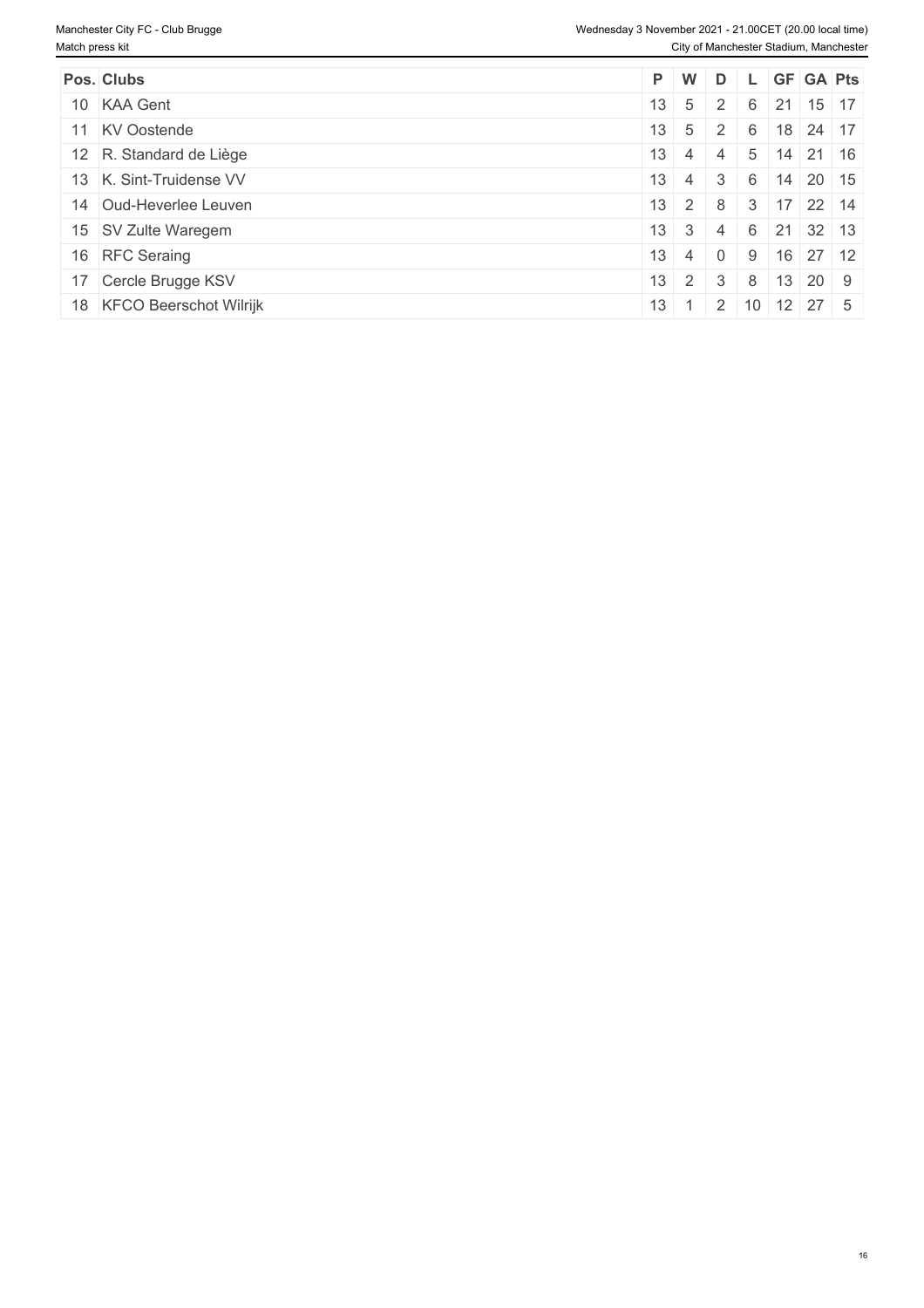# **Match-by-match lineups**

# **Manchester City FC**

### **UEFA Champions League - Group stage**

#### **Group A**

| <b>Club</b>               | Pid W D L GF GA Pts |  |  |                                        |
|---------------------------|---------------------|--|--|----------------------------------------|
| Paris Saint-Germain       | 3210637             |  |  |                                        |
| <b>Manchester City FC</b> |                     |  |  | 3   2   0   1   11   6   6             |
| <b>Club Brugge</b>        |                     |  |  | $3 \mid 1 \mid 1 \mid 4 \mid 7 \mid 4$ |
| <b>RB</b> Leipzig         |                     |  |  | 3 0 0 3 6 11 0                         |

#### **Matchday 1** (15/09/2021)

#### **Manchester City FC 6-3 RB Leipzig**

**Goals:** 1-0 Aké 16, 2-0 Mukiele 28 (og) , 2-1 Nkunku 42, 3-1 Mahrez 45+2 (P) , 3-2 Nkunku 51, 4-2 Grealish 56, 4-3 Nkunku 73, 5-3 João Cancelo 75, 6-3 Jesus 85

**Manchester City FC:** Ederson, Rúben Dias, Aké, Grealish (81 Jesus), Zinchenko, Rodri (59 Fernandinho), De Bruyne (71 Foden), Bernardo Silva (59 Gündoğan), Ferran Torres (71 Sterling), Mahrez, João Cancelo

#### **Matchday 2** (28/09/2021)

**Paris Saint-Germain 2-0 Manchester City FC Goals:** 1-0 Gueye 8, 2-0 Messi 74 **Manchester City FC:** Ederson, Walker, Rúben Dias, Sterling (78 Jesus), Grealish (68 Foden), Laporte, Rodri, De Bruyne, Bernardo Silva, Mahrez, João Cancelo

#### **Matchday 3** (19/10/2021)

#### **Club Brugge 1-5 Manchester City FC**

**Goals:** 0-1 João Cancelo 30, 0-2 Mahrez 43 (P) , 0-3 Walker 53, 0-4 Palmer 67, 1-4 Vanaken 81, 1-5 Mahrez 84 **Manchester City FC:** Ederson, Walker, Rúben Dias, Grealish, Laporte (56 Aké), Rodri (71 Fernandinho), De Bruyne (64 Palmer), Bernardo Silva (56 Gündoğan), Mahrez, João Cancelo, Foden (64 Sterling)

**Matchday 4** (03/11/2021) Manchester City FC-Club Brugge

**Matchday 5** (24/11/2021) Manchester City FC-Paris Saint-Germain

**Matchday 6** (07/12/2021) RB Leipzig-Manchester City FC

**Club Brugge**

#### **UEFA Champions League - Group stage**

**Matchday 1** (15/09/2021) **Club Brugge 1-1 Paris Saint-Germain Goals:** 0-1 Herrera 15, 1-1 Vanaken 27 **Club Brugge:** Mignolet, Sobol, Balanta, Nsoki, Hendry, Lang, Sowah (92 Maouassa), Vanaken, Rits, Clinton Mata, De Ketelaere

#### **Matchday 2** (28/09/2021)

**RB Leipzig 1-2 Club Brugge Goals:** 1-0 Nkunku 5, 1-1 Vanaken 22, 1-2 Rits 40 **Club Brugge:** Mignolet, Sobol (79 Ricca), Balanta, Nsoki, Hendry, Lang, Sowah (68 Van Der Brempt), Vanaken, Rits (79 Vormer), Clinton Mata, De Ketelaere (72 Wesley)

#### **Matchday 3** (19/10/2021)

#### **Club Brugge 1-5 Manchester City FC**

**Goals:** 0-1 João Cancelo 30, 0-2 Mahrez 43 (P) , 0-3 Walker 53, 0-4 Palmer 67, 1-4 Vanaken 81, 1-5 Mahrez 84 **Club Brugge:** Mignolet, Sobol, Balanta (68 Mbamba-Muanda), Nsoki (79 Mechele), Hendry, Lang, Sowah (56 Van Der Brempt), Vanaken, Rits (56 Vormer), Clinton Mata, De Ketelaere (79 Dost)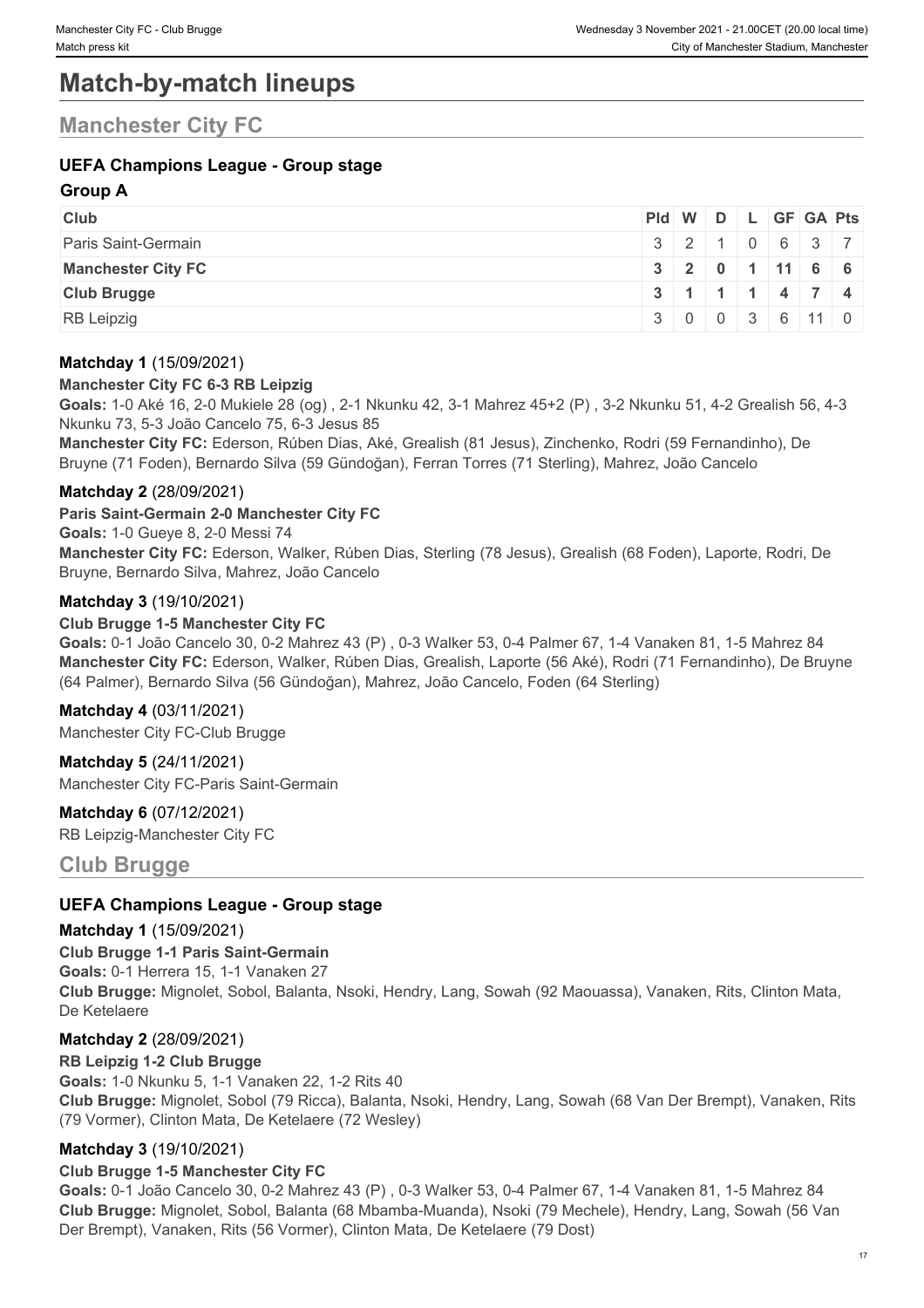#### **Matchday 4** (03/11/2021)

Manchester City FC-Club Brugge

#### **Matchday 5** (24/11/2021)

Club Brugge-RB Leipzig

### **Matchday 6** (07/12/2021)

Paris Saint-Germain-Club Brugge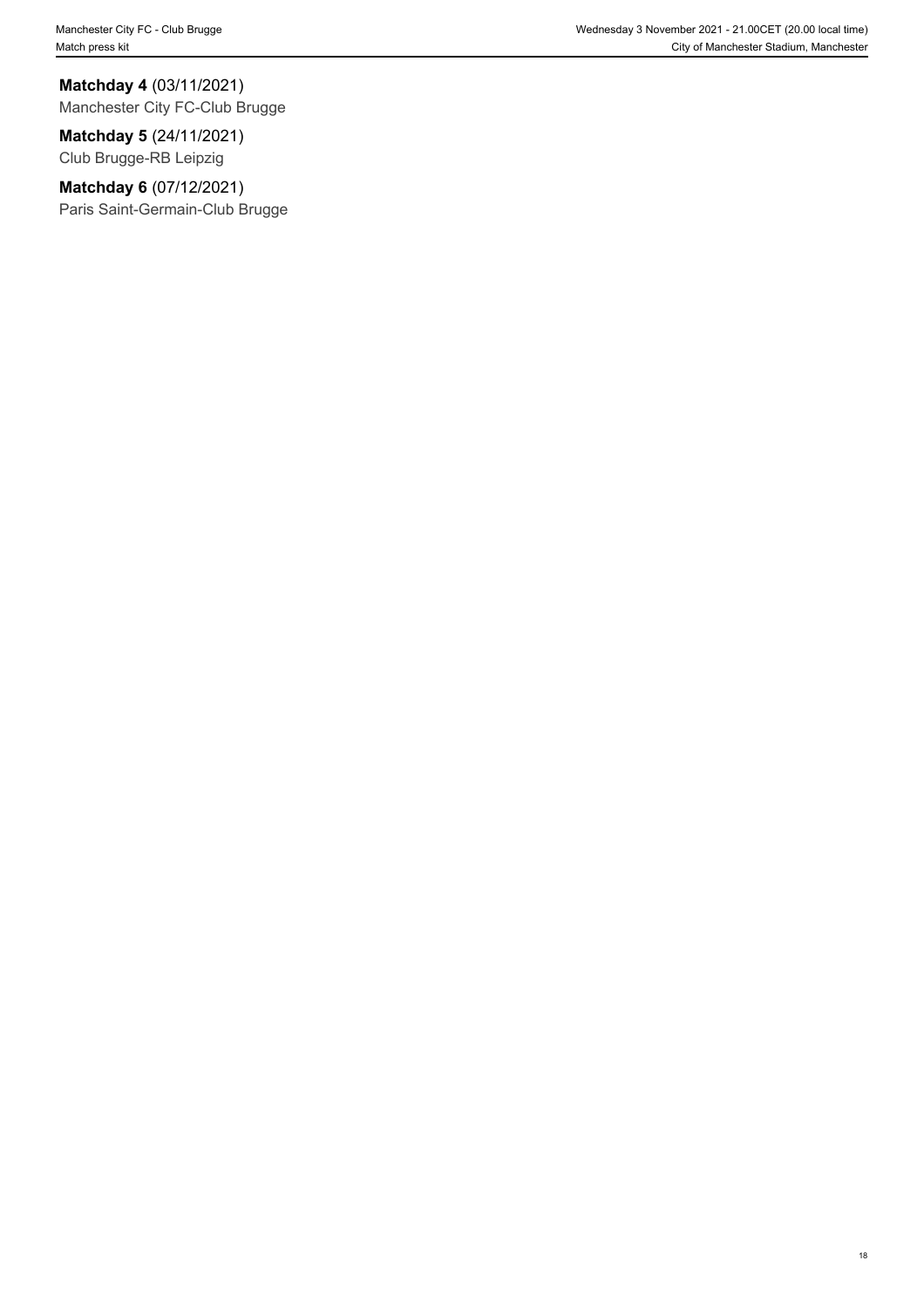# **Competition facts**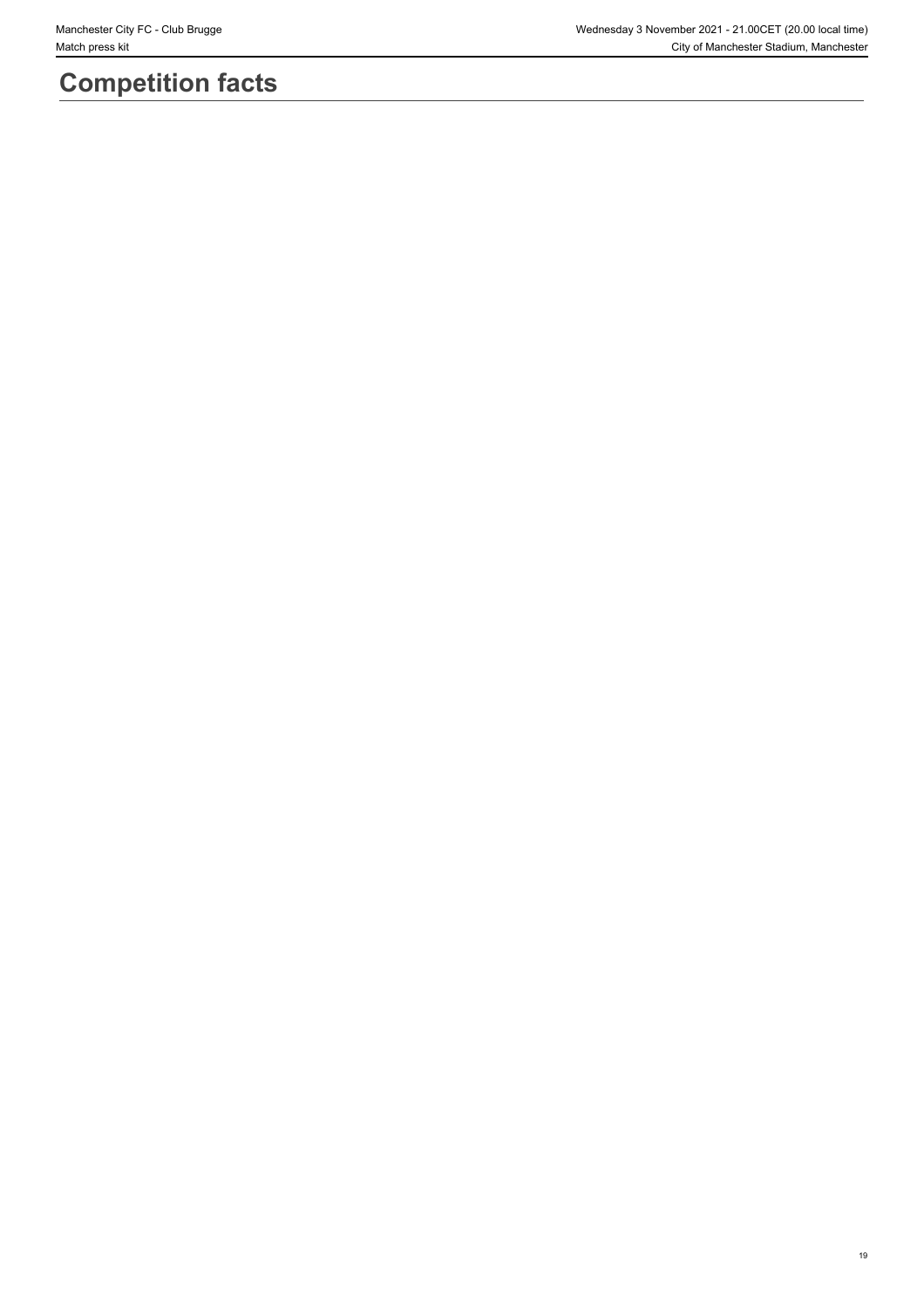# **Team facts**

#### **Manchester City FC Formed:** 1894 **Nickname:** The Cityzens

#### **UEFA club competition honours (runners-up in brackets)**

• UEFA Champions League: (2021)

• UEFA Cup Winners' Cup (1): 1970

#### **Domestic honours (most recent triumph in brackets)**

League title: 7 (2021) FA Cup: 6 (2019) League Cup: 8 (2021)

#### **Ten-year European record (UEFA Champions League unless indicated otherwise)**

**2020/21:** runners-up **2019/20:** quarter-finals **2018/19:** quarter-finals **2017/18:** quarter-finals **2016/17:** round of 16 **2015/16:** semi-finals **2014/15:** round of 16 **2013/14:** round of 16 **2012/13:** group stage

**2011/12:** UEFA Europa League round of 16 (having transferred from UEFA Champions League group stage)

#### **Records**

#### **UEFA club competition**

• Biggest home win **7-0:** Manchester City v Schalke 12/03/19, UEFA Champions League round of 16 second leg

#### • Biggest away win

**0-5:** Steaua Bucureşti v Manchester City 16/08/16, UEFA Champions League play-offs, first leg

#### • Heaviest home defeat

**1-3:** Manchester City v Bayern München 02/10/13, UEFA Champions League group stage **0-2:** Manchester City v Barcelona 18/02/14, UEFA Champions League round of 16 first leg *City also lost 3-1 to Lyon in the 2019/20 UEFA Champions League quarter-final in Lisbon, a match in which they were the designated home team*

• Heaviest away defeat **4-0:** Barcelona v Manchester City 19/10/16, UEFA Champions League group stage

#### **UEFA Champions League (group stage to final)**

• Biggest home win **7-0:** Manchester City v Schalke (see above)

• Biggest away win **1-5:** Club Brugge v Manchester City 19/10/21, group stage **0-4** twice, most recently v Basel 13/02/18, round of 16 first leg

• Heaviest home defeat **1-3:** Manchester City v Bayern München (see above) **0-2:** Manchester City v Barcelona (see above) *City also lost 3-1 to Lyon in the 2019/20 quarter-final (see above)*

• Heaviest away defeat **4-0:** Barcelona v Manchester City (see above)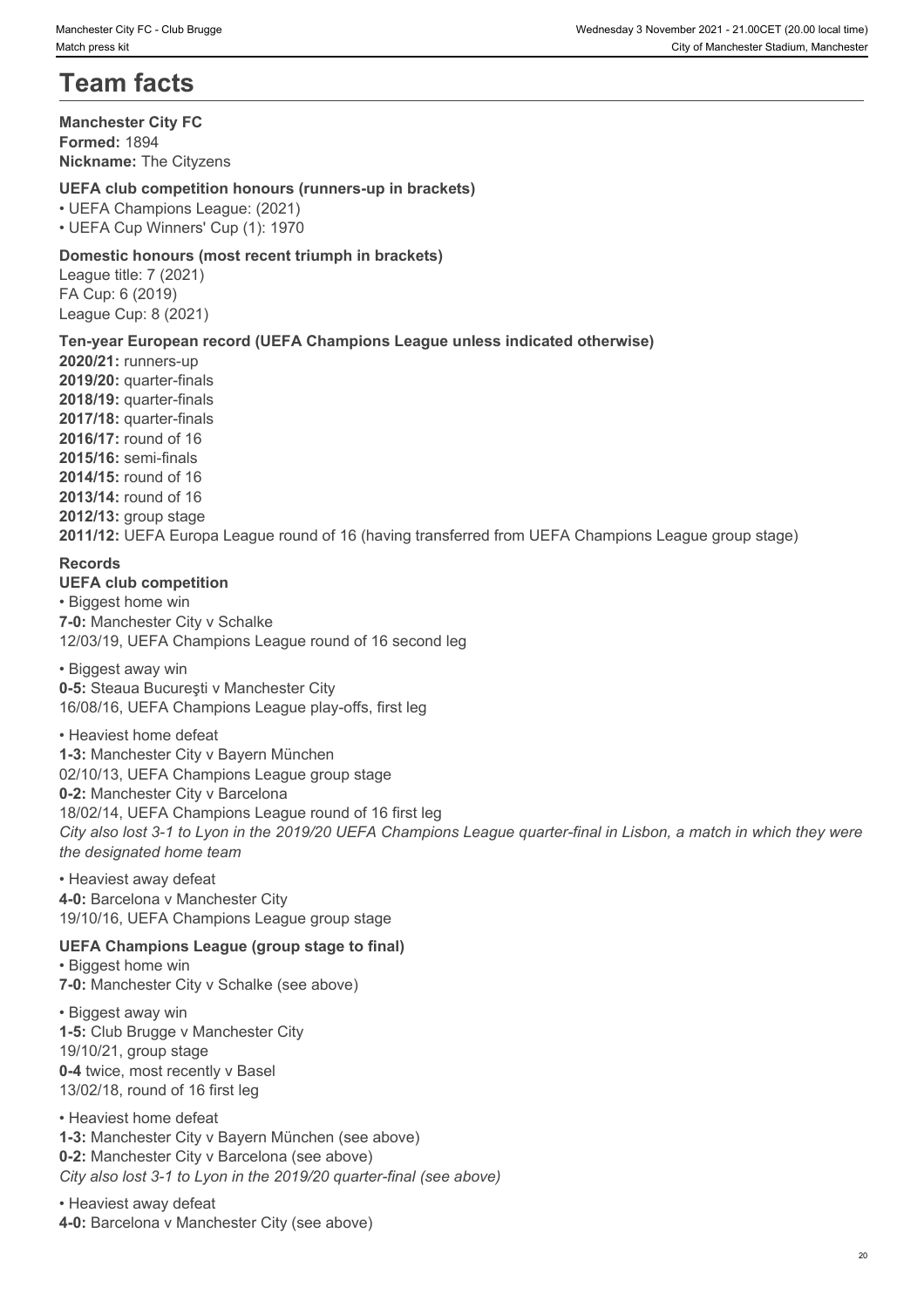**Club Brugge KV Formed:** 1891 **Nickname:** Blauw-Zwart (Blue and Blacks)

#### **UEFA club competition honours (runners-up in brackets)**

• European Cup: (1978)

• UEFA Cup: (1976)

#### **Domestic honours (most recent triumph in brackets)**

League title: 17 (2021) Belgian Cup: 11 (2015)

#### **Ten-year European record (UEFA Champions League unless indicated otherwise)**

**2020/21:** UEFA Europa League round of 32 (having transferred from UEFA Champions League group stage) **2019/20:** UEFA Europa League round of 32 (having transferred from UEFA Champions League group stage) **2018/19:** UEFA Europa League round of 32 (having transferred from UEFA Champions League group stage) **2017/18:** UEFA Europa League play-offs (having transferred from UEFA Champions League third qualifying round) **2016/17:** group stage **2015/16:** UEFA Europa League group stage (having transferred from UEFA Champions League play-offs) **2014/15:** UEFA Europa League quarter-finals **2013/14:** UEFA Europa League third qualifying round **2012/13:** UEFA Europa League group stage (having transferred from UEFA Champions League fluid qualifying Club Brugge KV<br> **2012/13: Brown Content Club competition honours (runners-up in brackets)**<br> **2012/12: Club competiti** round) **2011/12:** UEFA Europa League round of 32

#### **Records**

**UEFA club competition** • Biggest home win **8-0:** Club Brugge v Floriana 19/09/73, European Champion Clubs' Cup first round first leg

• Biggest away win

**1-6:** ÍA Akranes v Club Brugge 23/08/01, UEFA Cup qualifying round second leg

**0-5:** Újpest v Club Brugge 15/09/98, UEFA Cup first round first leg

• Heaviest home defeat **0-5:** Club Brugge v Paris Saint-Germain 22/10/19, UEFA Champions League group stage

• Heaviest away defeat **6-1:** Monaco v Club Brugge 09/11/88, European Champion Clubs' Cup second round second leg **5-0** twice, most recently v Manchester United 27/02/20, UEFA Europa League round of 32 second leg

#### **UEFA Champions League (group stage to final only)**

• Biggest home win **3-0:** Club Brugge v Zenit 02/12/20, group stage

• Biggest away win **0-4:** Monaco v Club Brugge 06/11/18, group stage

• Heaviest home defeat **0-5:** Club Brugge v Paris Saint-Germain (see above)

• Heaviest away defeat **4-0:** Copenhagen v Club Brugge 27/09/16, group stage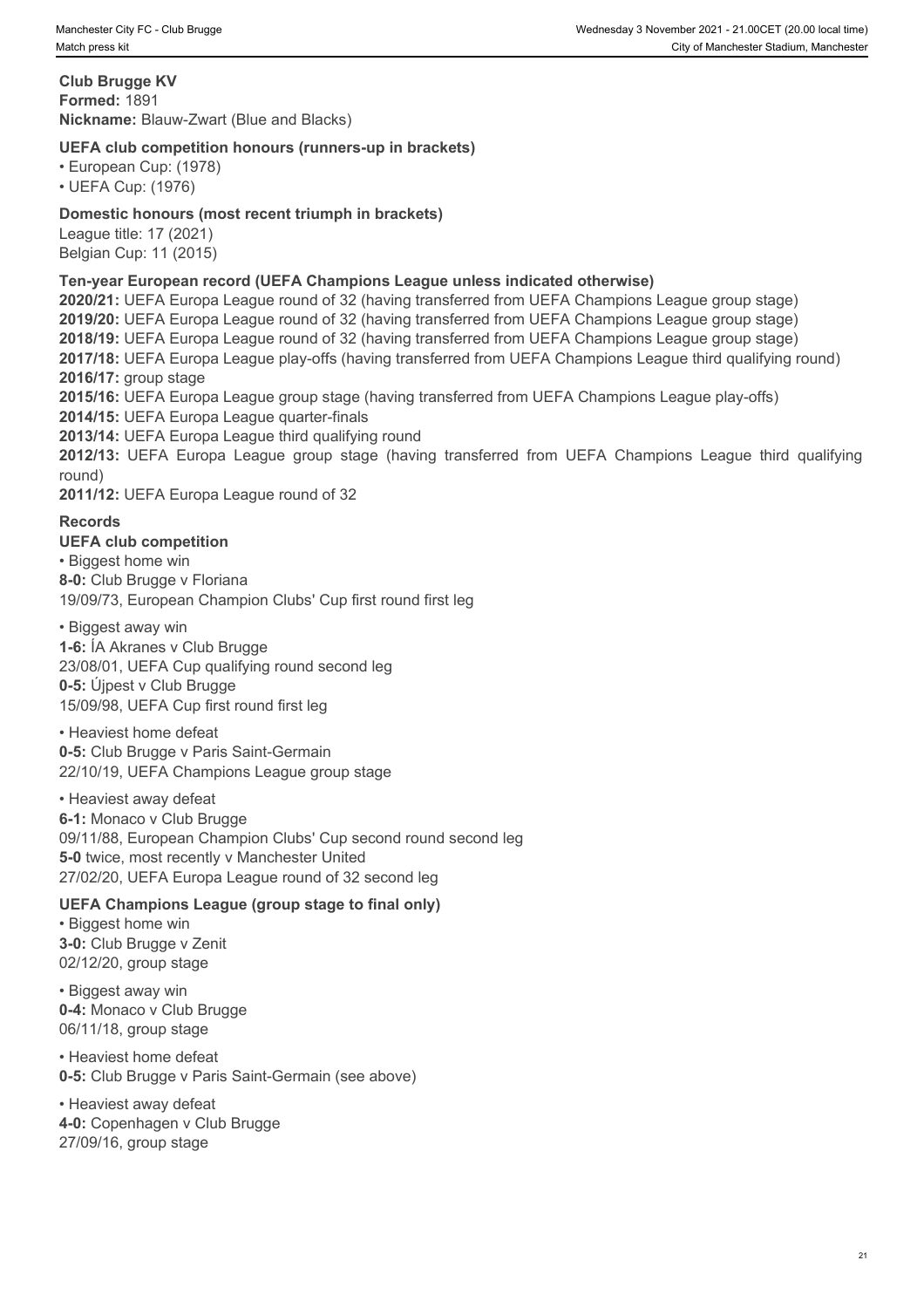# **Legend**

#### **ALL-TIME STATISTICS**

The all-time record of the competing clubs in UEFA club competition.

**UEFA club competition:** These are the official statistics considered valid for communicating official records in UEFA club competition defined as European Champion Clubs' Cup, UEFA Champions League, UEFA Europa League, UEFA Cup Winner's Cup UEFA Super Cup, UEFA Intertoto Cup and European/South American Cup. Matches in the Inter-Cities Fairs Cup and the 1972 Super Cup are not included as they were not held under UEFA auspices, while the FIFA Club World Cup is excluded.

#### **Match officials**

**UCL:** Total matches officiated in the UEFA Champions League from 1992/93 season, group stage to final only. Matches where the official has acted as the fourth official are not included in these statistics. These are the official statistics considered valid for communicating official records.

**UEFA:** Total matches officiated in UEFA club competition including all qualifying round matches. Matches where the official has acted as the fourth official are not included in these statistics. These are the official statistics considered valid for communicating official records.

# **Competitions**

**ECCC**: European Champion Clubs' Cup **UECL**: UEFA Europa Conference League

#### **Club competitions National team competitions**

**UCL**: UEFA Champions League **EURO**: UEFA European Football Championship **UEL**: UEFA Europa League **CONFCUP**: FIFA Confederations Cup **UCUP**: UEFA Cup **U21FRIE**: Under-21 friendly internationals **UCWC**: UEFA Cup Winners' Cup **U21**: UEFA European Under-21 Championship **SCUP**: UEFA Super Cup **U17**: UEFA Under-17 Championship **UIC**: UEFA Intertoto Cup **U16**: UEFA European Under-16 Championship **ICF**: Inter-Cities Fairs Cup **U19**: UEFA Under-19 Championship **WC**: FIFA World Cup **FRIE**: Friendly internationals **U18**: UEFA European Under-18 Championship **WWC**: FIFA Women's World Cup **WEURO**: UEFA European Women's Championship **Other abbreviations**

# **Competition stages**

| F: Final                      | <b>GS:</b> Group stage             | (aet): After extra time                            | pens: Penalties               |
|-------------------------------|------------------------------------|----------------------------------------------------|-------------------------------|
| <b>GS1: First group stage</b> | <b>GS2:</b> Second group stage     | <b>No.: Number</b>                                 | og: Own goal                  |
| 3QR: Third qualifying round   | <b>R1:</b> First round             | ag: Match decided on away                          | <b>P</b> : Penalty            |
| R2: Second round              | <b>R3:</b> Third round             | qoals                                              | agg: Aggregate                |
| <b>R4: Fourth round</b>       | PR: Preliminary round              | <b>PId:</b> Matches played                         | <b>AP:</b> Appearances        |
| <b>SF: Semi-finals</b>        | <b>QF:</b> Quarter-finals          | <b>Pos.: Position</b>                              | <b>Comp.: Competition</b>     |
| R <sub>16</sub> : round of 16 | <b>QR:</b> Qualifying round        | <b>Pts: Points</b>                                 | <b>D</b> : Drawn              |
| R32: Round of 32              | <b>1QR:</b> First qualifying round | R: Sent off (straight red card) DoB: Date of birth |                               |
| 1st: first leg                | <b>2QR:</b> Second qualifying      | <b>Res.: Result</b>                                | <b>ET:</b> Extra Time         |
|                               | round                              | sg: Match decided by silver                        | <b>GA: Goals against</b>      |
| 2nd: second leg               | FT: Final tournament               | goal                                               | t: Match decided by toss of a |
| PO: Play-off                  | <b>ELITE:</b> Elite round          |                                                    | coin                          |
| Rep: Replay                   | 3rdPO: Third-place play-off        | <b>GF: Goals for</b>                               | W: Won                        |
| PO - FT: Play-off for Final   | <b>GS-FT:</b> Group stage - final  | gg: Match decided by golden Y: Booked              |                               |
| Tournament                    | tournament                         | qoal                                               | $L:$ Lost                     |
|                               |                                    | Y/R: Sent off (two yellow                          | <b>Nat.: Nationality</b>      |
|                               |                                    | cards)                                             | N/A: Not applicable           |
|                               |                                    | <b>f</b> : Match forfeited                         |                               |

# **Statistics**

**-**: Denotes player substituted **+**: Denotes player introduced

**\***: Denotes player sent off **+/-**: Denotes player introduced and substituted